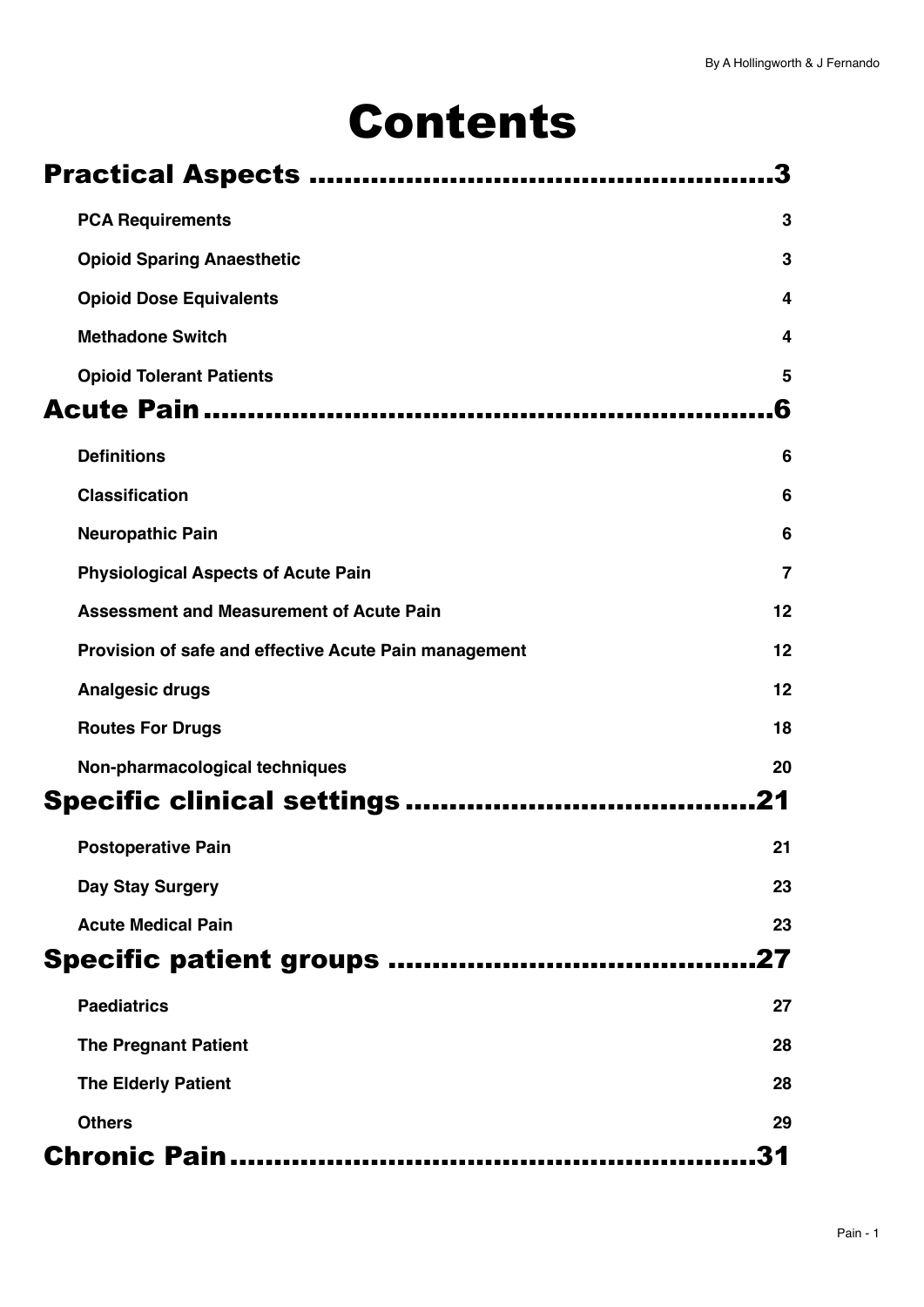| <b>Introduction</b>                                         | 31  |
|-------------------------------------------------------------|-----|
| <b>Specific Drug Agents</b>                                 | -31 |
| <b>Perioperative Management of the Chronic Pain Patient</b> | 31  |
| <b>Chronic Regional Pain Syndrome</b>                       | 32  |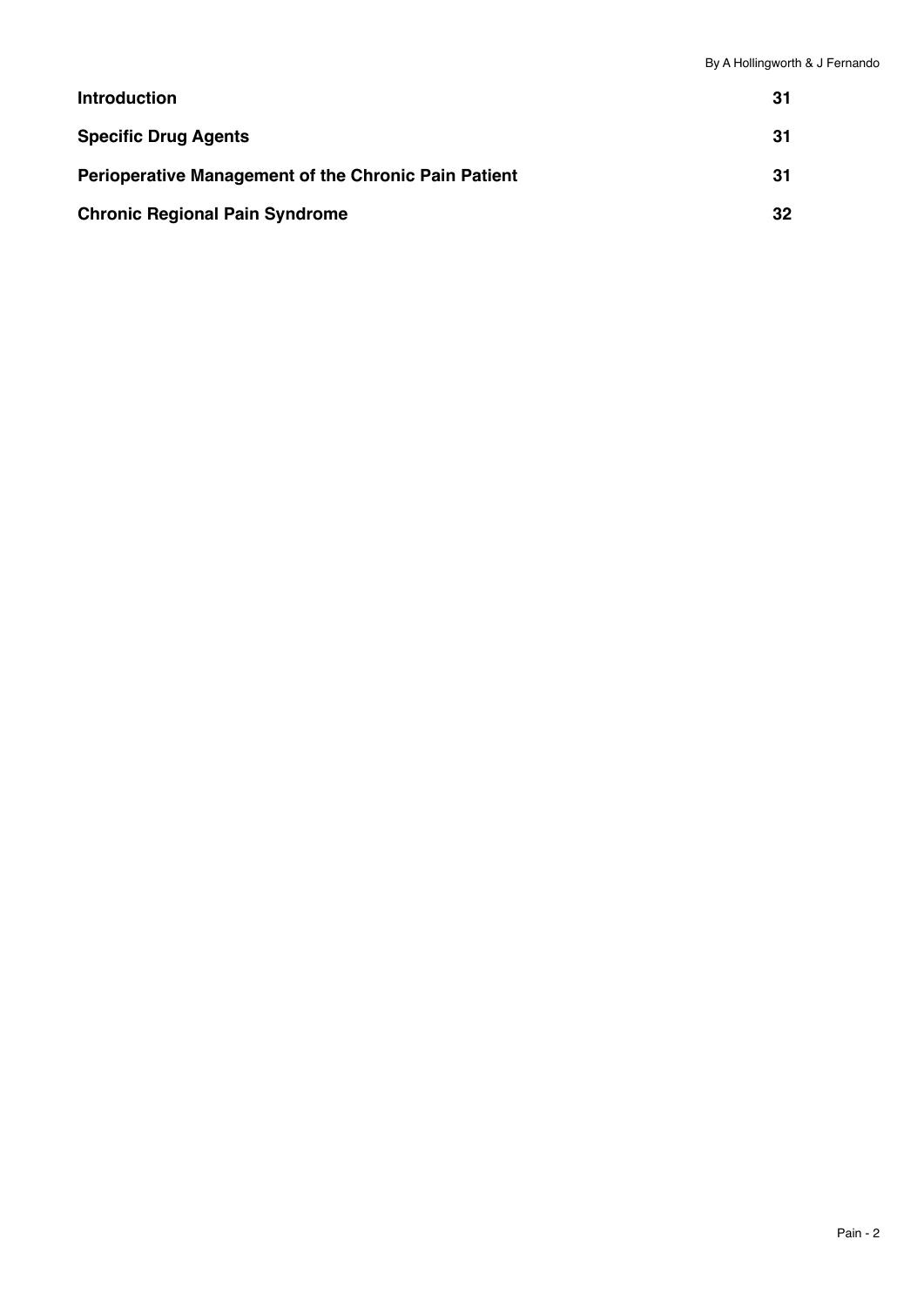# <span id="page-2-0"></span>Practical Aspects

# Exam Focus

- opioid tolerant
- persistent post surgical pain
- opioid dependant patients
- phantom/chronic pain
- post herpetic neuralgia
- CRPS
- Cancer pain
- Burn pain
- Spinal Cord Injury Pain
- New analgesics

# <span id="page-2-1"></span>PCA Requirements

- patient delivered bolus of IV opioid analgesia

- helps deal with the marked variation of post operative pain experienced by patients
- patients end up titrating analgesia to between the minimum analgesic requirement and their minimum toxic concentration
- inherent safety by disallowing patient to overdose once they become sedated

### **Requirements:**

- understanding of how the PCA works
- ability to press the button (cognitive ability and physical ability)
- normal psychological status; may be inappropriate in the very anxious

## **Limitations:**

- unable to used in patients who

- ‣ cognitive deficits and who forget to push button
- $\rightarrow$  very old and very young
- ‣ inability to push button (severe arthritis or muscle weakness of hands)

- delivery of opioid analgesia – side-effects of opioids including: nausea and vomiting, respiratory depression, pruritis, constipation, sedation

- drug may be dangerously administered by people other than patient
- susceptible to equipment failure and power surges (rare)
- must be programmed adequately

- some concern of PCA's masking signs of compartment syndrome (PCA ok as long as limb observation continue throughout duration of PCA treatment)

- some patients 'don't trust the PCA' and others fear the PCA may overdose them
- need to be used with caution OSA as are more susceptible to respiratory depression (use small dose, no infusion, and monitor closely)
- ↑ed monitoring by nursing staff:
	- ‣ 1-4hrly obs depending on length of time established
	- $\rightarrow$  can effect night time sleep
	- ‣ being asleep means can get behind in analgesia

# <span id="page-2-2"></span>Opioid Sparing Anaesthetic

- Consideration needs to given to this prospectively rather than being ignored and having to be instituted later.
- The same principles apply with altered doses for paediatrics.

# Preoperatively:

Paracetamol 1 gram Gabapentin 600 mg. reduced if frail and elderly to 300 mg.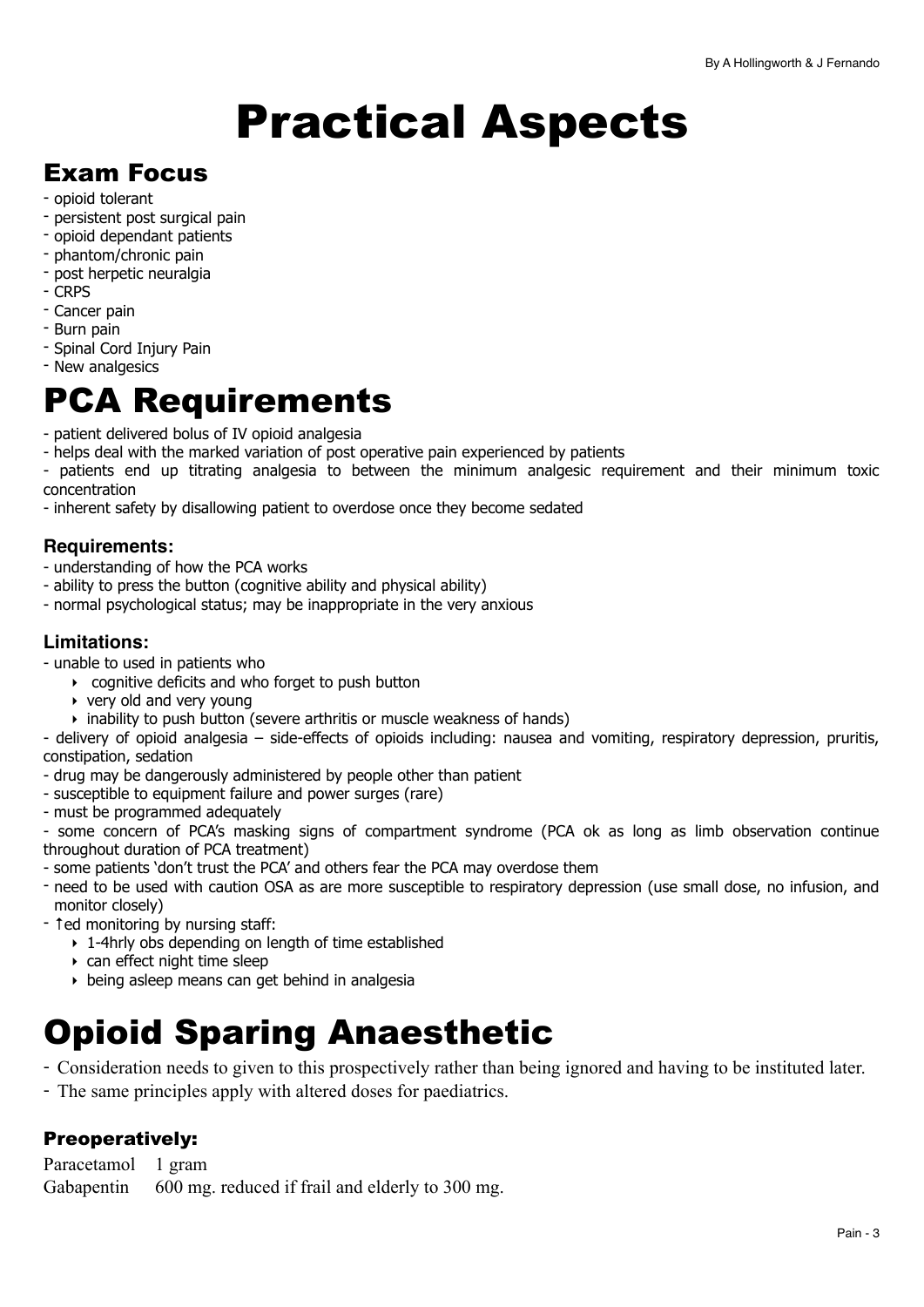etoricoxib 120mg Discuss epidural/regional or PCA

# Intra operative:

Ketamine at least a bolus with induction  $0.2 - 0.5$  mg/kg Paracetamol IV if not used previously or over 4 hours. COX 2 Clonidine 1-6 micrograms / kg as tolerated Tramadol 3-4mg/kg loading. Lignocaine Loading  $1.5 \text{ mg/kg} + \text{infusion} 1.5 \text{ mg/kg/hour}$ Rectus or wound catheter if no epidural

Mac requirements are substantially reduced with the sedative effects of Gabapentin and Clonidine as can be seen with CNS monitoring.

# Post operative:

If **PCA** consider adding

- Ketamine
- Clonidine

### **Regular**

- Paracetamol
- Tramadol
- $\bullet$  Cox 2
- Gabapentin 300mg BD or reduced to 100mg BD in the elderly

# <span id="page-3-0"></span>Opioid Dose Equivalents

# - **Morphine 10mg IV** =

- $\rightarrow$  Morphine 30-60mg PO =
- $\triangleright$  Fentanyl 100-200mcg IV =
- $\rightarrow$  Pethidine 100mg IV = Pethidine 250mg PO =
- $\rightarrow$  Codeine 175mg PO =
- $\rightarrow$  Tramadol 100mg IV = Tramadol 100mg PO =
- $\rightarrow$  Oxycodone 20mg PO =
- ‣ Methadone 10mg PO (acute use) (in chronic patients may ↓oral methadone dose to 1-4mg)  $\rightarrow$  ie Iv morphine : oral methadone = 1:1

# **PO morphine (mg/24hrs) PO morphine : methadone**

| $90$   | 3:1  |
|--------|------|
| 90-300 | 8:1  |
| >300   | 12:1 |

- breakthrough opioid dosing = 24hr dose/6  $\Rightarrow$  give 4-6hrly

# <span id="page-3-1"></span>Methadone Switch

### - opioid naive:

- ‣ start 5mg bd and change at D3-5
- ‣ max 30mg/d (=100mg oral morphine)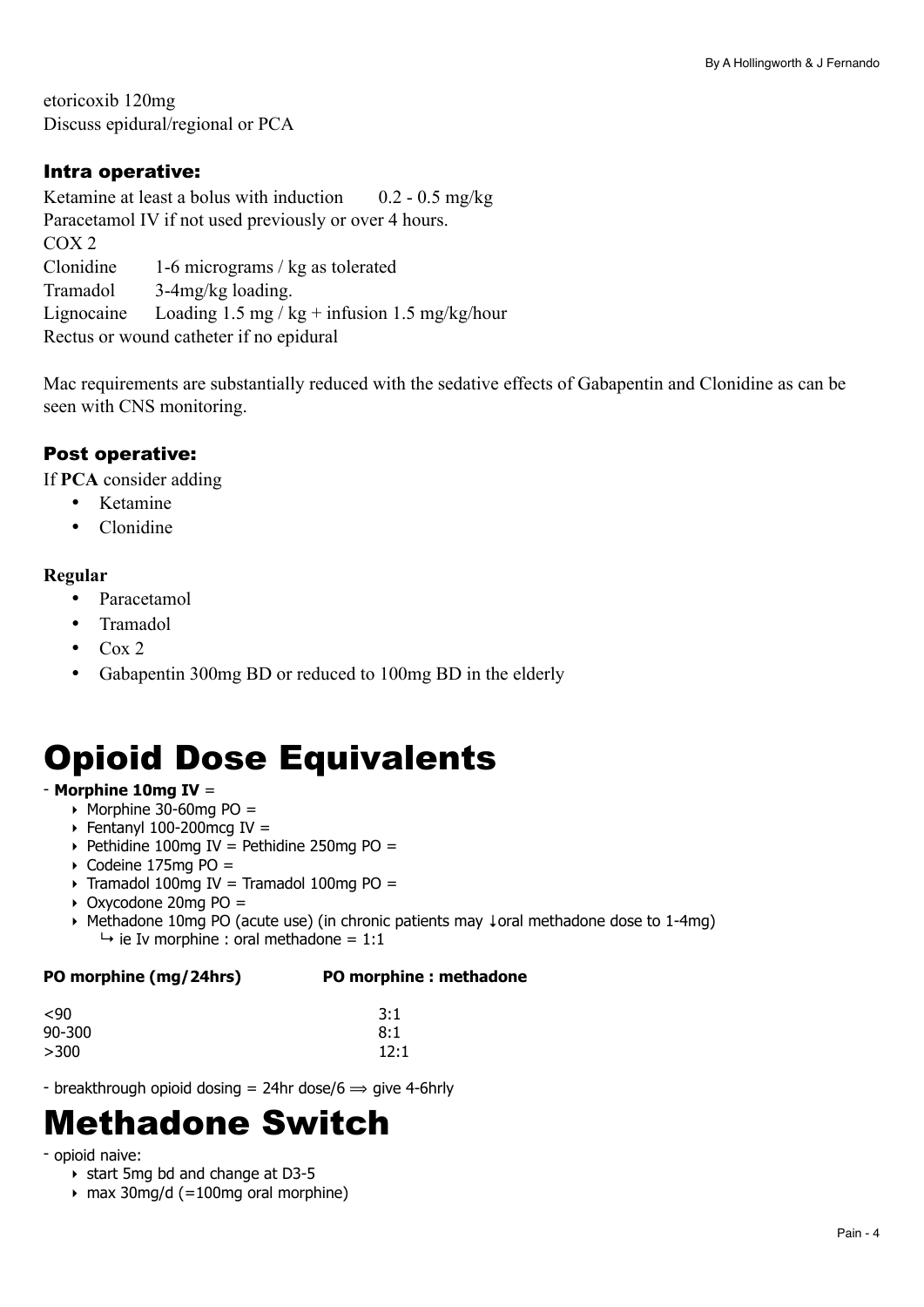- on opioids:
	- ‣ convert opioids to methadone equivalent (be conservative)
	- ‣ give 50% to ⅔rds as regular, and a breakthrough prescription
	- ‣ after 1-2days assess and can ↑regular dose
- methadone dosed once or twice daily depending on metabolism
- methadone OBA 40-90%
- can give methadone submit
- use specialised service

# <span id="page-4-0"></span>Opioid Tolerant Patients

- set up expectations
- deserve high quality anaesthetic
- continue normal opioids liaise with local pharmacy
- patient may require x2-3 more opioid dosing peri-op
- Plan:
	- ‣ Multimodal analgesia eg ketamine, clonidine
	- ‣ regional technique
	- ‣ Review x2/day
	- $\rightarrow$  avoid withdrawal
	- ‣ attenuate tolerance there is a role for opioid rotation
	- ‣ address psychosocial issues home support
	- ‣ start d/c planning early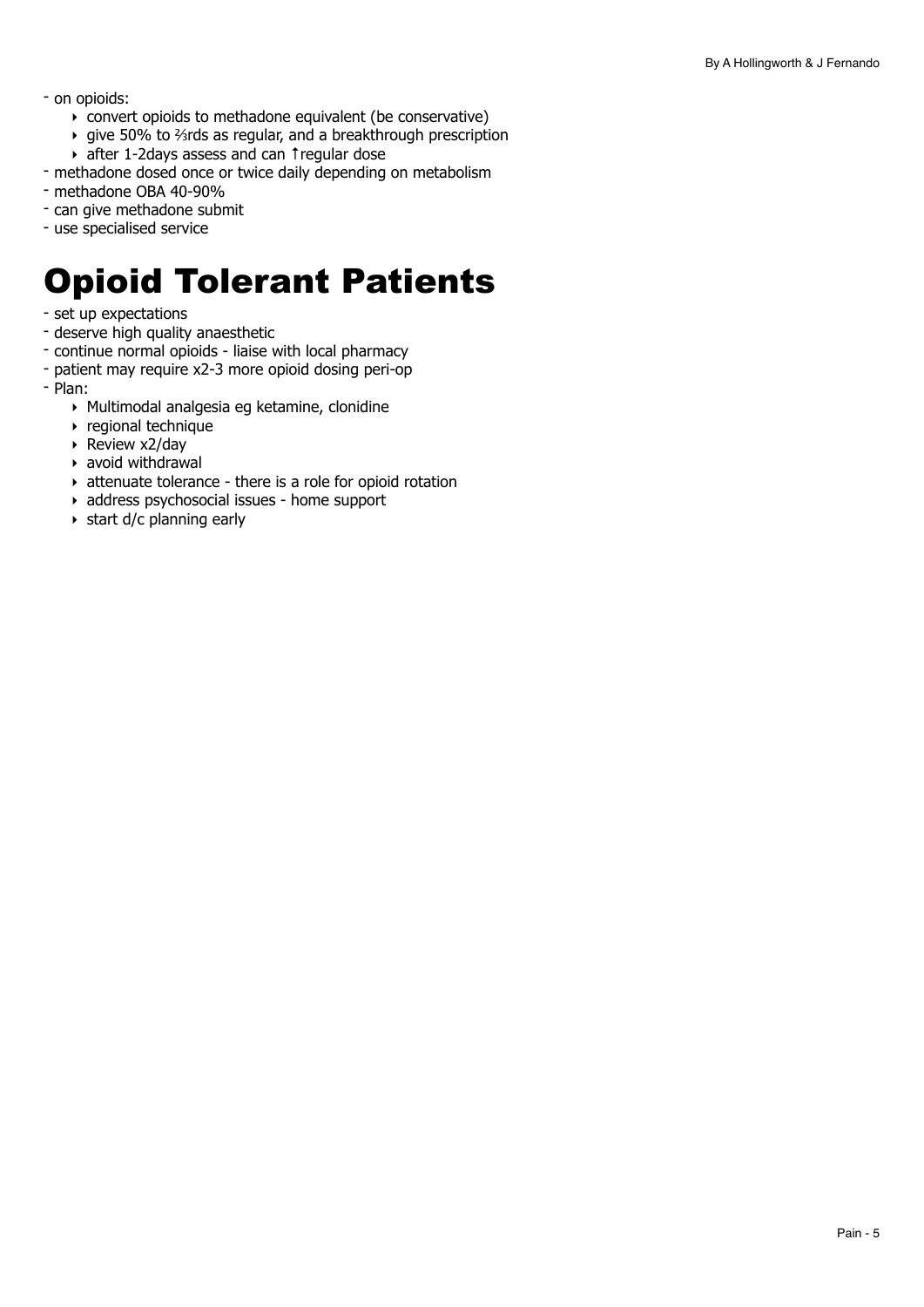# <span id="page-5-0"></span>Acute Pain

# <span id="page-5-1"></span>**Definitions**

- pain
	- $\epsilon$  = individual, multifactorial experience influenced by culture, previous pain events, beliefs, mood & ability to cope
	- $\epsilon$  = an unpleasant sensory and emotional experience associated with actual or potential tissue damage, or described in terms of such damage
- nociception = sensory nervous system's response to certain harmful or potentially harmful stimuli
- Duration of pain defines acute  $\langle 30d \rangle \Rightarrow$  subacute (1-3months)  $\Rightarrow$  chronic ( $>3$  months)
	- $ightharpoonup$  arbitrary lengths
- hyperalgesia = noxious stimuli producing more pain than normal expected:
	- ‣ primary hyperalgesia = due to periph sensitisation where stimulus at site produces more pain
	- secondary hyperalgesia = 1ed responsiveness in a zone surrounding injured tissue
		- $\mapsto$  due to central sensitisation
- allodynia = previously non painful stimuli is now very painful
- Placebo = inert substance which intended to cause beneficial effect
- Nocebo = inert substance which causes adverse effect
- Neuropathic pain: demonstrable lesion/disease which satisfies established neurological diagnostic criteria
- Tolerance = progressive ↓response to repeated drug dosage
- Dependance = experience abstinence syndrome after stopping drug or giving antagonist
- Addiction = Characterised by craving, compulsion, continuing use despite harm
- Pseudo-addiction = under treated pain giving rise to addiction like behaviour

# <span id="page-5-2"></span>Classification

- Pain =
	- $\rightarrow$  Physiological  $\rightarrow$  nociceptive (= warning system)
	- $\rightarrow$  Pathological  $\rightarrow$  (=no physiological benefit)
		- Neuropathic
		- Dysfunctional eg fibromyalgia, CRPS

# <span id="page-5-3"></span>Neuropathic Pain

- diagnosis can be difficult can classify into:
	- ‣ Certain
	- ‣ Probably
	- ‣ Possible
- supporting factors to diagnosis:
	- ‣ pain in defined anatomical territory
	- $\triangleright$  Hx relevant disease
	- ‣ partial or complete sensory loss
	- ‣ confirmation of nerve lesion by recognised test
	- ‣ pain worse at night
- Diff locations of pain by cause:
	- $\rightarrow$  peripheral  $\Rightarrow$ 
		- trauma
		- Peripheral neuropathy
	- $\rightarrow$  Central  $\Rightarrow$ 
		- SCI
		- Stroke
		- MS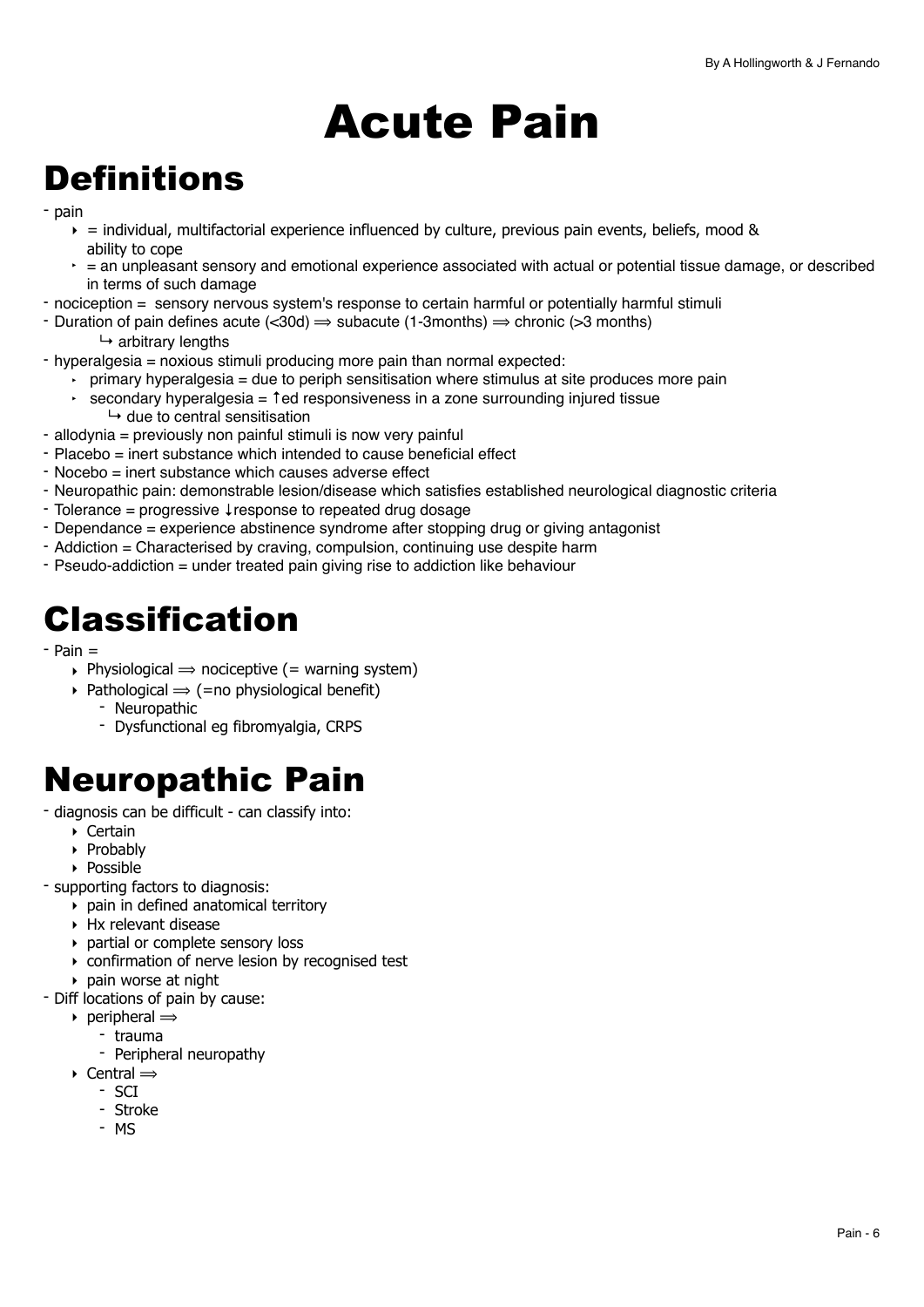# <span id="page-6-0"></span>Physiological Aspects of Acute Pain

# Pain Pathways

- $\bullet$  ascending = mainly stimulating
- $\cdot$  descending = mainly inhibiting

# Ascending pathways

- start in periph tissues & terminate in contralateral somatosensory cerebral cortex (precentral gyrus)
- generally 3 orders of neurons ie 3 synapses in pathway

### **1st order Neurons**

- Aδ and C-fibers
- cell bodies lie in dorsal root ganglion
- terminate on second order neurons in dorsal horn
- C fibres terminate in lamina 1 & 2 aka substantia gelatinosa
- $\cdot$  Aδ terminate lamina 1 + 5
- myelinated: unmyelinated  $= 1:4$  for cutaneous nerves
- pain receptors (nociceptors) respond to various stimuli eg mechanical, chemical, thermal:
	- $\cdot$  Aδ = mechano-thermal
	- $\cdot$  C fibre = polymodal

#### **Interneurons**

- stay at that spinal level
- integrate signal in spinal cord between laminae

#### **2nd Order Neurons**

- lie in dorsal horn (lamina 1-5)
- diff types of neurons:
	- ‣ nociceptive specific:
		- high threshold
		- located in superficial layers of dorsal horn
		- respond selectively to painful stimuli
	- ‣ wide dynamic range:
		- found in deeper laminae
		- respond to painful & non painful stimuli
		- ↑firing in proportion to intensity of stimulus in graded fashion
		- Do not signal pain in normal non-painful stimuli eg from  $A_B$ 
			- $\rightarrow$  but if sensitized (allodynia) then non-painful stimuli may be perceived as painful
- form tracts up spinal cord:
	- ‣ may cross over at same level or after 1-2 segments
	- ‣ ascend up anterolateral funiculus as 1 of 3 tracts:
		- spinothalamic
		- (spinoreticular)
		- (spinomesencephalic)
	- ‣ synapse with 3rd order neurons at various levels

#### **3rd Order Neurons**

- lie in thalamus, brainstem or cortex
- spinothalamic 2nd order terminate on 3rd order in thalamus:
	- ‣ anterolateral discriminatory pain
	- ‣ medial emotive-motivational pain
- spinoreticular
	- ‣ terminate in several brainstem nuclei:
		- Nucleus reticularis paragigantocellularis lateralis,
		- nucleus subceruleus,
		- nucleus reticularis pontis caudalis
		- medullary raphe nuclei
	- ‣ responsible for:
		- activation of descending inhibitory pathways
		- arousal
		- activation motor & autonomic reflexes
- spinomesencephalic tracts:
	- ‣ terminate in: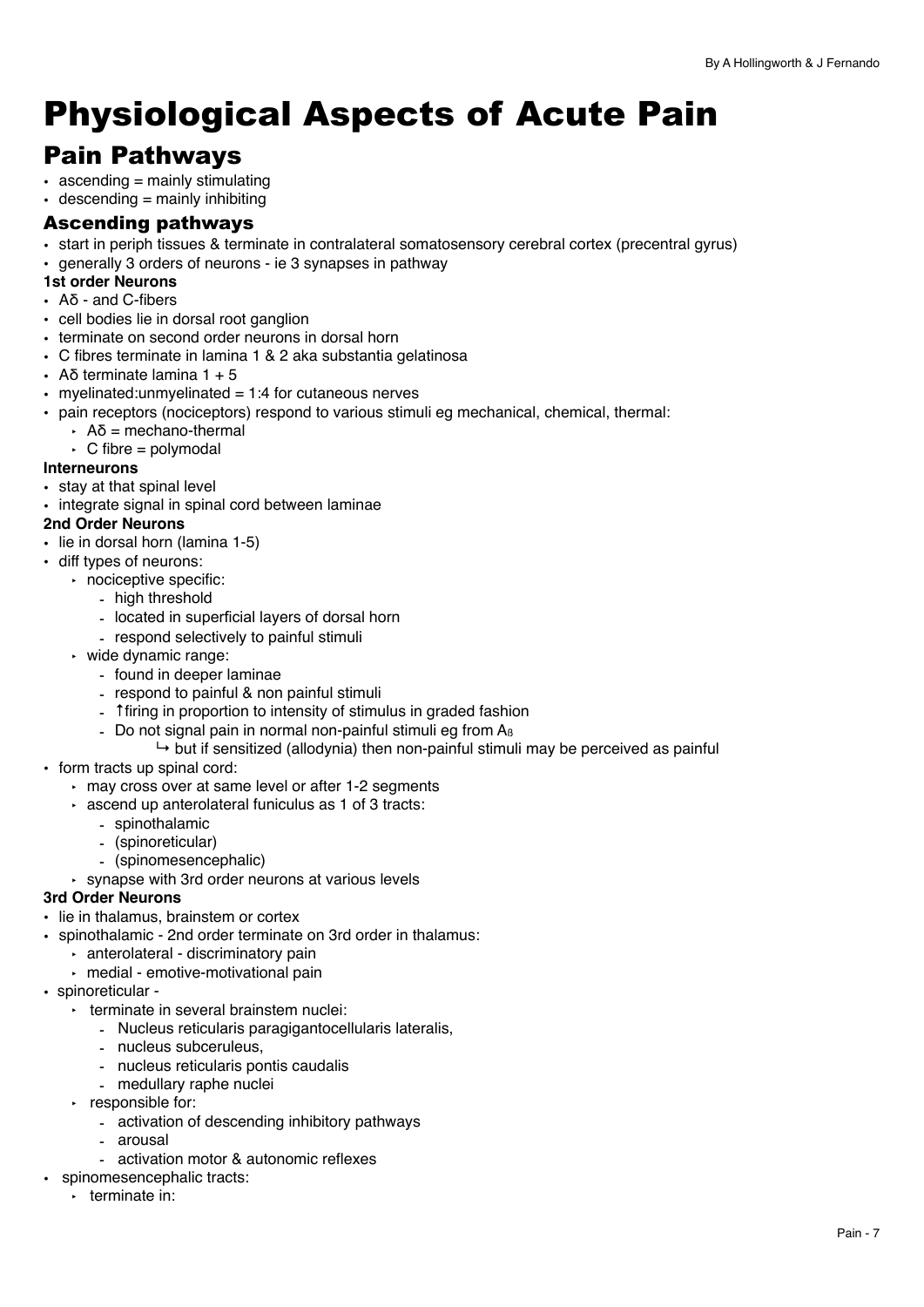- superior colliculus
- nuclei cuneiformis
- periacqueductal grey (PAG)
- ‣ impt in
	- activating descending inhibitory pathway & autonomic reflexes
	- coordinated affective motor responses to pain
- 3rd order neurons  $\Rightarrow$ 
	- ‣ somatosensory cerebral cortex (precentral gyrus)
		- $\mapsto$  role of this not fully understood
	- ‣ cingulate gyrus role in emotion

#### Descending Pathways

- arise from diff areas:
	- $\cdot$  hypothalamus ß endorphin neurones link  $\Rightarrow$  Nucelus Raphe Magnus (NRM)
	- ‣ periaqueductal grey (PAG) α2 receptors eg in clonidine analgesia
	- ‣ locus ceruleus (LC)
	- ‣ (Nucleus paragigantocellularis lateralis)
- descend down dorsolateral funiculus, synapse in dorsal horn lamina 1,2,5
- in dorsal horn may release:
	- ‣ serotonin
	- ‣ NA
	- ‣ enkephalins
	- ‣ others eg substance P, GABA, CCK, thyrotrophin releasing hormone (TRH), somatostatin
- endogenous opiate system:
	- $\cdot$  PAG & NRM  $\Rightarrow$  descending pathway to spinal level inhibitory interneurons
	- ‣ Mu opioid receptors found:
		- 1st order afferent presynaptic membrane
		- 2nd order afferent post synaptic membrane in thalamus
	- $\rightarrow$  proenkephalin = endogenous ligand
- importance of descending pathways:
	- ‣ activation via external factors eg stress battle field
		- ‣ acupuncture
		- ‣ spinal cord stimulation
		- ‣ drugs eg tramadol serotinergic & noradrenergic effects work here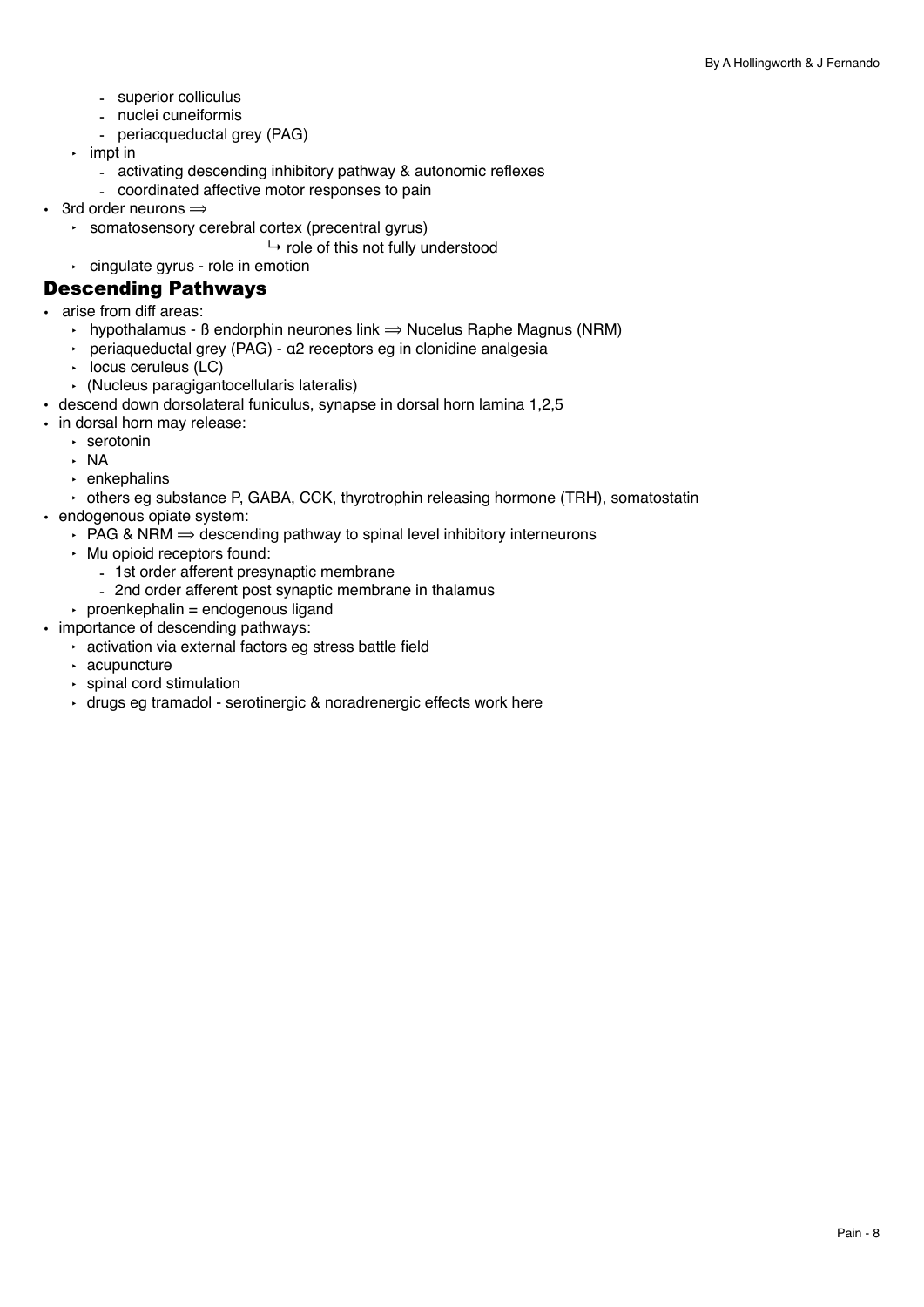

# Figure 1.1 The main ascending and descending spinal nociceptive pathways

# Classification of Pain Fibres & Receptors

- Aδ fibres:
	- ‣ from high threshold mechanoreceptors
	- $\cdot$  enter lamina 1,5,10 of dorsal horn
	- ‣ release glutamate
	- $\cdot$  = small myelinated fibres 2-5um
	- ‣ fast conduction 6-30m/s
	- ‣ well localised & well differentiated pain ie fast pain
	- ‣ poor response to opioids
- C-fibres:
	- ‣ from polymodal nociceptors
	- ‣ enter lamina 1& 2 of dorsal horn
	- ‣ release substance P
	- ‣ smaller unmyelinated <2um
	- ‣ slow conduction 0.5-2m/s
	- ‣ poorly localised/burning pain follow acute injury
	- ‣ good response to opioid
- Aß fibres
	- ‣ conduct non-noxious stimuli eg low threshold touch/pressure/mechano/thermal stimuli
	- ‣ unmyelinated fibres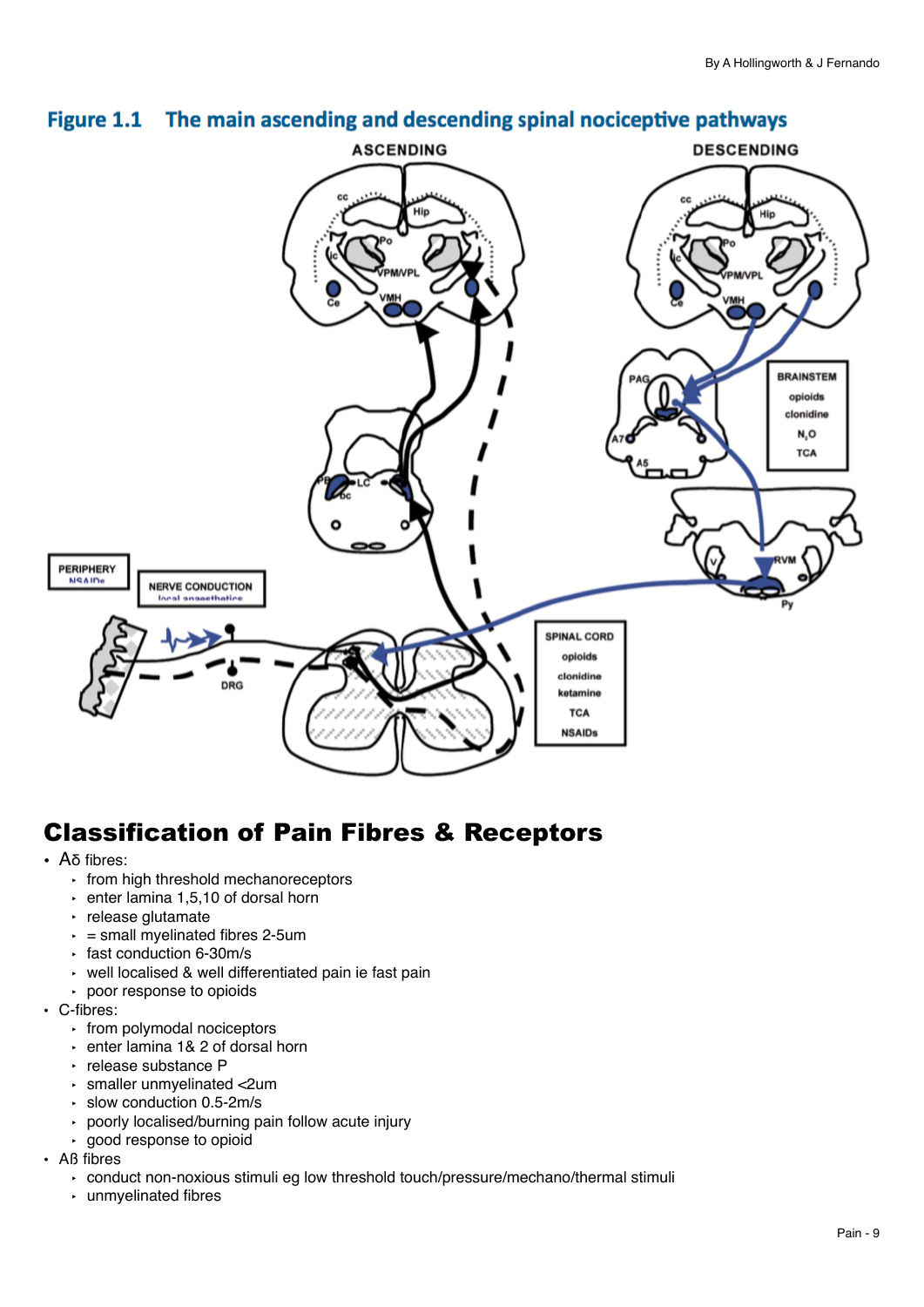- ‣ conduction velocity 30-70ms
- $\cdot$  sensitisation  $\Rightarrow$  normal AB fibres input being interpreted as pain (allodynia)
- Sleeping/silent nocicpetors:
	- ‣ unmyelinated
	- ‣ chemically sensitive only activated in inflam & tissue damage
	- $\cdot$  only activated after high intensity prolonged stimuli (eg >10mins) BUT then remain active for hours
- sympathetic fibres:
	- ‣ may proliferate in DRG
	- ‣ ↑ed in chronic pain

# Effects of acute pain on Systems

**CVS** – tachycardia, hypertension, increased SVR -> increased myocardial O2 consumption, altered regional blood flow as per autonomic nervous system, reduced mobility, venous stasis -> increased risk of DVT->PE

**RESP** – abdomino-thoracic wall pain -> diaphragmatic splinting and weak cough, decreased lung volumes, atelectasis, sputum retention -> chest infection and hypoxaemia

**GI** – delayed gastric emptying and reduced intestinal motility

**GU** – urinary retention

**ENDOCRINE** – release of vasopressin, ALD, rennin, AG, cortisol, glucagons, GH and catecholamines, decrease in insulin and testosterone -> catabolic state, impaired wound healing and immune function, Na+ and H2O retention, increased fibrinogen and platelet activation and increased metabolic rate

# Psychological Aspects of Acute pain

- $-$  fear avoidance beliefs  $\Rightarrow$  poor outcome (in back pain)
- association between anxiety, pain, catastrophising, depression & stress causing:
	- ‣ chronic pain
	- ‣ disability
	- ‣ higher post op pain
	- ‣ ↑PCA demands

# Progression from acute -> chronic pain

- early analgesic interventions reduce the incidence of chronic pain after surgery

#### - **risk factors for development of chronic pain** =

- $\triangleright$  severity of pre and postoperative pain,
- $\rightarrow$  intraoperative nerve injury
- ‣ psychological vulnerability ie anxiety, pain catastrophising, depression , stress
- strategies to ↓chronic pain:
	- ‣ periop ketamine
	- ‣ (thoracotomies) use of epidural
	- ‣ (gynae LSCS & hysterectomy) spinals
- gabapentin conflicting evidence on effect

# Mechanisms of Acute & Chronic Pain

#### **PERIPHERAL NERVES**

#### PRIMARY AFFERRENT NOCICEPTORS

- skin and visceral
- are sensitised by a multitude of mediators and neurotrophins
- damaged nerves can form neuromas and sprout -> ectopic impulses sent centrally
- acute treatment: NSAIDS, opioid agonists, LA
- chronic treatment: Na+ channel blockers (LA, mexiletine, anticonvulsants)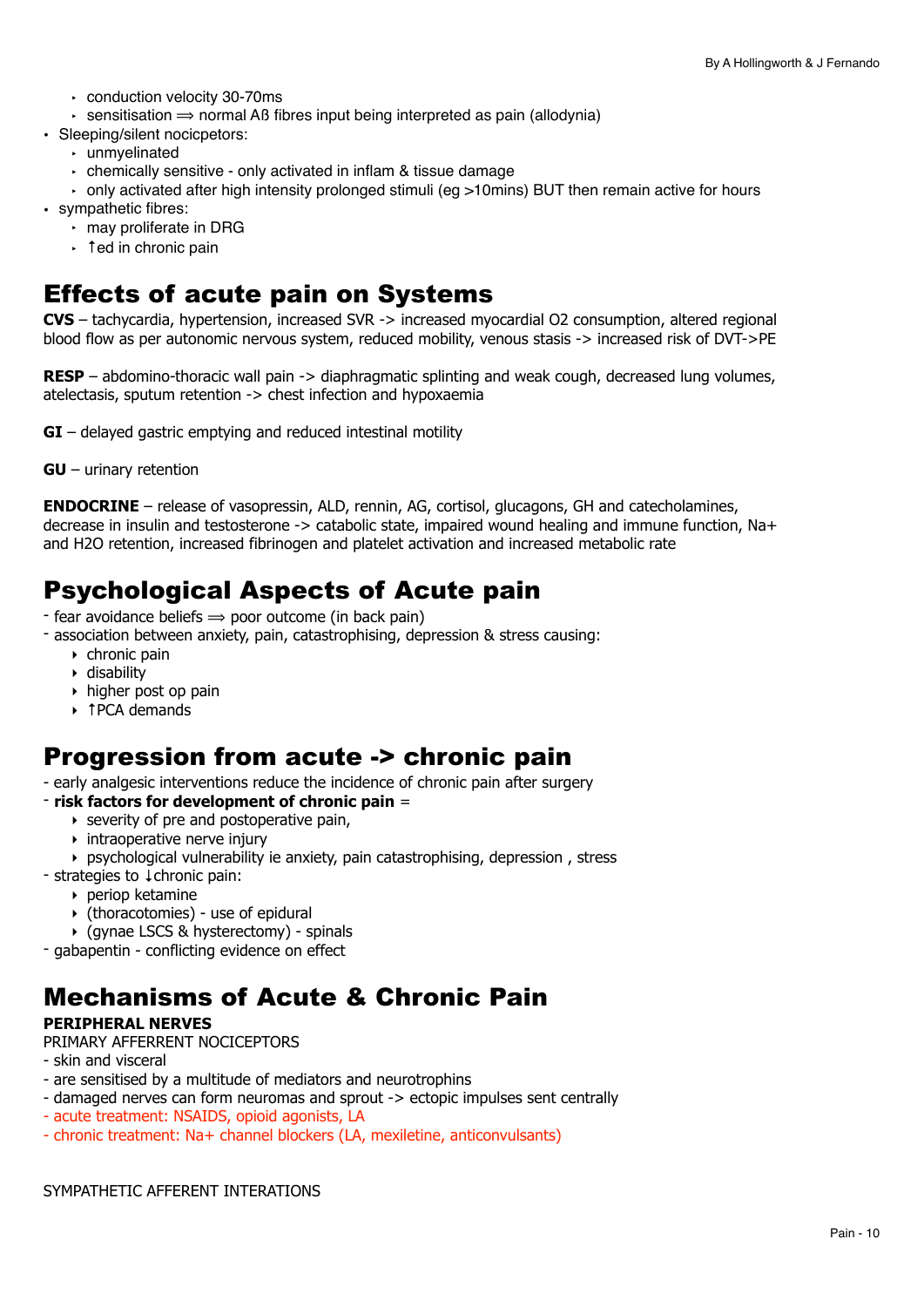- ie. CRPS II (causalgia)

- increased pain in response to stimuli % sympathetic nerves
- treatment: sympathetic blockade (plexus or regional), alpha adrenergic blockade (guanethidine, resperine)

#### **DORSAL HORN**

#### CENTRAL SENSITIZATION

- increased responsiveness of nociceptive neurons in the CNS to their normal afferent input

#### **WINDUP**

- increased responsiveness of dorsal horn neurones
- mediated by NMDA receptor

#### LONGTERM POTENTIATION

- increased responsiveness of dorsal horn neurones
- has NMDA and non-NMDA components

#### **SPROUTING**

- nerves in dorsal horns grow and connect with neurons going to brain

#### LOSS OF INHIBITION

- from surrounding cells + descending pathways

- treatments: AMPA receptor antagonists (none available), NMDA receptor antagonists (ketamine, dextromethorphan)

#### **ASCENDING SPINAL TRACTS**

- spinothalamic
- spinomesencephalic
- spinoreticular
- spinocervicothalamic
- post-synaptic dorsal column pathway
- treatments: peripheral neurectomy, ganglionectomy, DREZ, cordotomy, brain lesions

#### **BRAIN**

- anterior cingulate cortex
- insular cortex
- primary somatosensory cortex
- secondary somatosensory cortex
- prefrontal cortex
- thalamus
- neurotransmitters involved: noradrenaline, beta-endorphin, GABA, serotonin…
- treatments:
- 1. Opioids receptors (opioids)
- 2. GABA receptor (anticonvulsants, BZD, stimulation techniques TENS, acupuncture)
- 3. Alpha adrenoceptors (TCA's, clonidine, dexmeteditomindine)
- 4. 5HT receptors (TCA's)
- 5. psychological help (cognitive, behavioural, pharmacological)

# Pre-emptive and preventative analgesia

- Preventative analgesia =
	- ‣ Analgesic intervention which have an effect on postop pain/analgesic consumption that exceeds the expected duration of action of the medicine
- Pre-emptive analgesia =
	- ‣ analgesic intervention given pre-incisional causing significant effect on post-operative pain relief
- Pre-emptive interventions pre-incision have very poor evidence **except (some evidence):**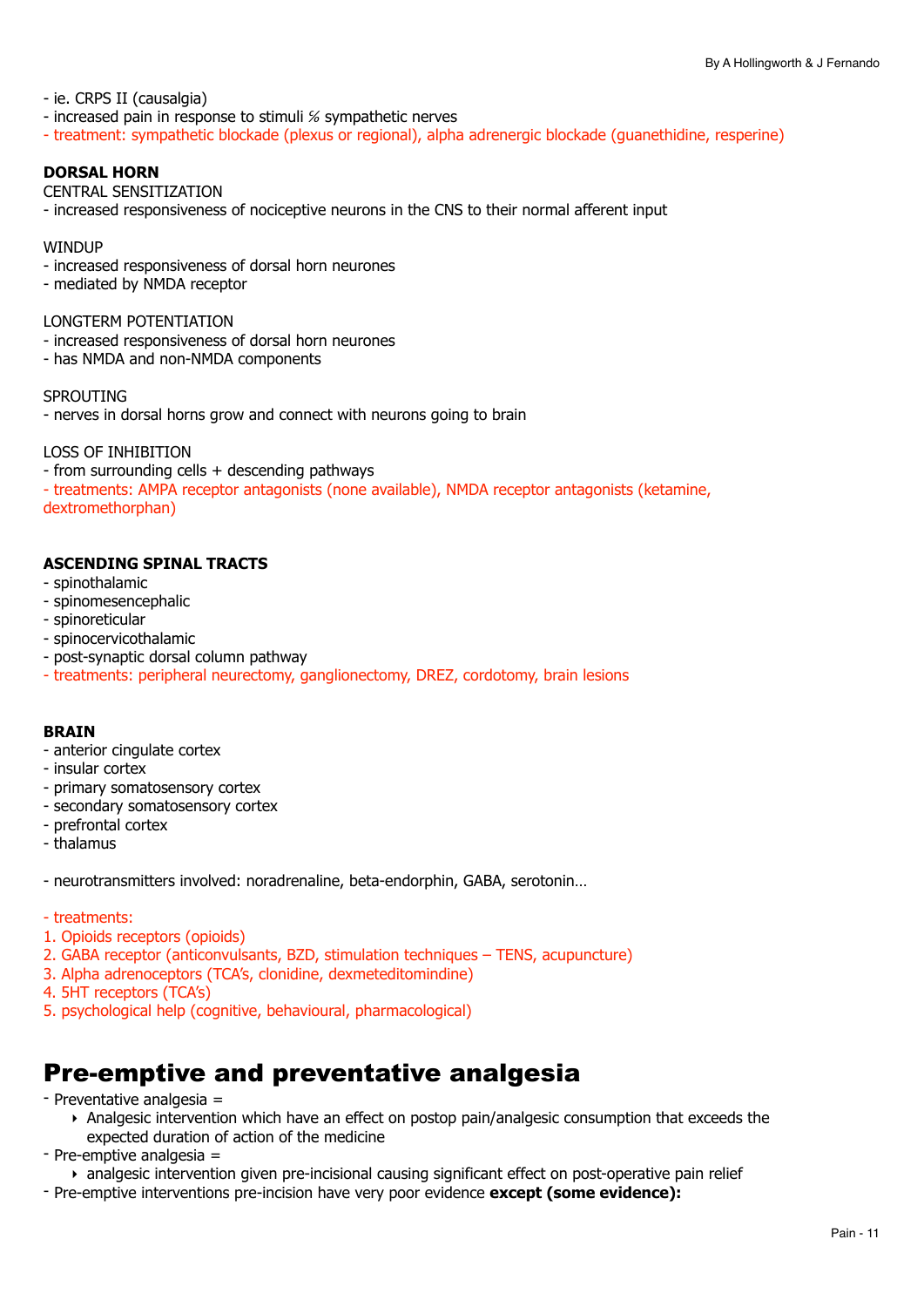- ‣ ketamine
- $\rightarrow$  epidurals.
- ‣ LA infiltration
- ‣ NSAIDS
- Preventative analgesia shown evidence with:
	- ‣ lignocaine (regional or IV)
	- ‣ Ketamine

# **Genetics**

- CYP2D6 polymorphisms affect plasma conc of active metabolites of codeine, oxycodone & tramadol:  $\rightarrow$  ultrarapid metabolisers  $\rightarrow$  1 risk of codeine & tramadol toxicity
- Mu opioid OPRM1 polymoprhism on relevant in Asian populations

# <span id="page-11-0"></span>Assessment and Measurement of Acute Pain

- Site
- Onset
- Character
- Radiation
- Associations
- time Course
- Exacerbating/Relieving factors
- Severity
- regular assessment of pain  $\Rightarrow$  better pain management
- good correlation between
	- ‣ verbal rating scales (mild, moderate, severe)
	- $\rightarrow$  numerical scales (1-10)
- self reporting encouraged
- visual analogue scales (two extremes on a scale that patient marks, normally 100mm long)
- assess pain with regard to static and dynamic scores
- uncontrolled/unexpected pain should prompt review of diagnosis

# <span id="page-11-1"></span>Provision of safe and effective Acute Pain

# management

- an acute pain management service may improve pain relief and reduce the incidence of side effects
- no good evidence in favour of preop pain education effecting outcomes significantly (except in specific
- situations & for carers)
- written info is better than verbal info

# <span id="page-11-2"></span>Analgesic drugs

### **Opioids Systemic**

- dextropropoxyphene has low analgesic efficacy
- tramadol:
	- $\rightarrow$  effective in treating neuropathic pain
	- $\rightarrow$  less respiratory depression and GI dysfunction @ equipanalgesic dose of other opioids
	- ‣ not with MAOI
	- ‣ care if high dose SSRI (fluoextine >20mg), TCA (amitryp >50mg)
- ↓PONV post op use drugs in combination of classes: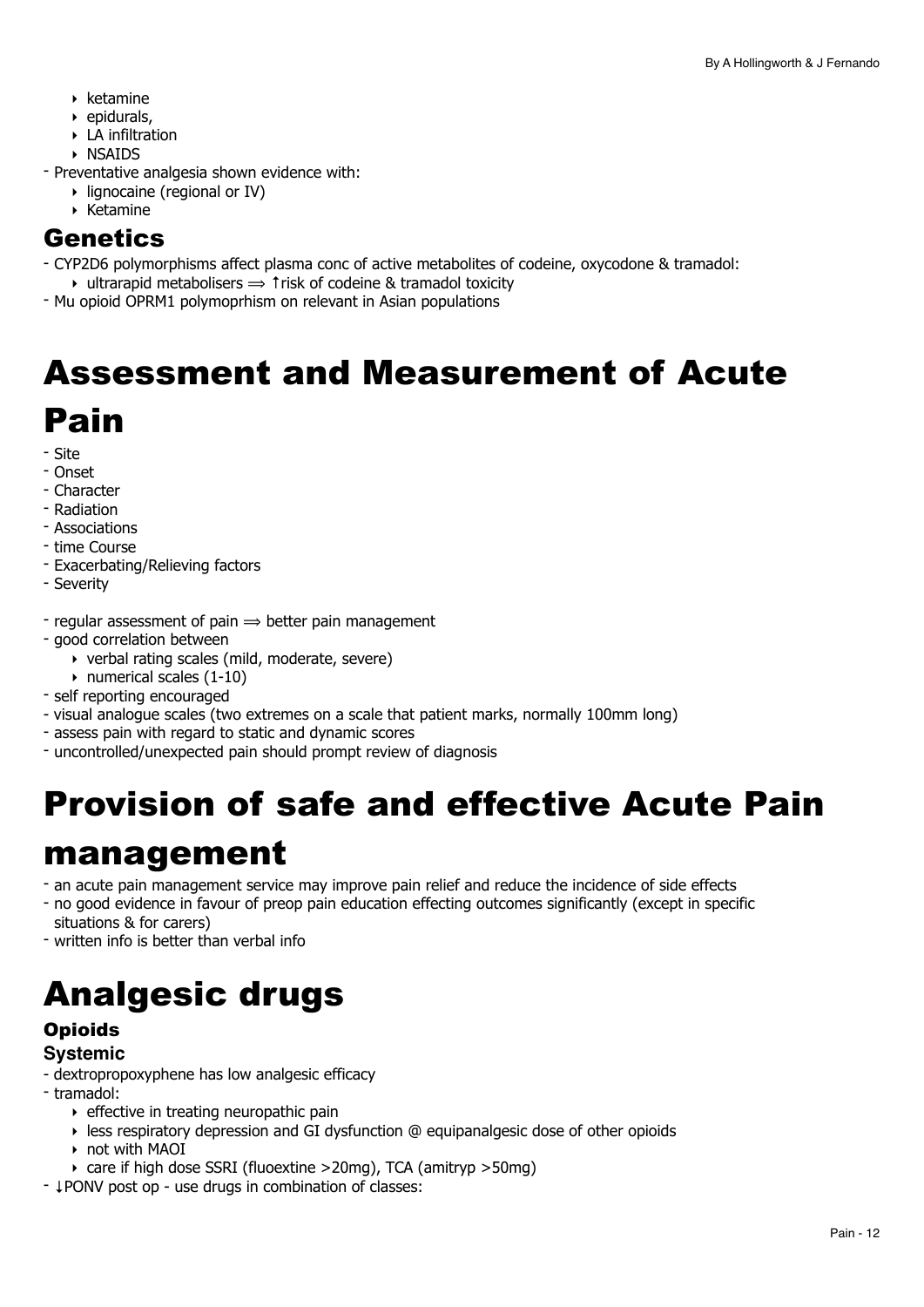- ‣ droperidol, ondanestron cyclizine, metoclopramide and dexamethasone
- ‣ PC6 acupuncture/acupressure effective in ↓PONV
- ‣ IV Paracetamol also ↓s pain (but doesnt ↓opioid requirement)
- ‣ haloperidol, transdermal scopolamine
- remi hyperalgesia or acute tolerance reversed by NMDA antagonists (ketamine & Mg)
- naloxone, naltrexone and nalbuphine -> effective for
	- ‣ opioid-induced pruritis
	- ‣ opioid induced urinary retenion
- opioid adverse effects are dose-related
	- $\rightarrow$  PCA morphine = higher analgesic efficacy in females
- opioid sparing drugs = gabapentin, non-selective NSAIDs, IV lignocaine, ketamine
- pethidine is not superior to morphine in treatment of renal or biliary colic (discourage use)
- post op O2 -> increases SpO2, reduces tachycardia and myocardial ischaemia
- renal impairment and PO morphine -> increased levels of M3G and MG6
- sedation score better than RR for early onset opioid ventilatory impairment
- age, rather than weight: is a better predictor of opioid requirement

#### **Intrathecal**

- morphine & fentanyl prolong LA block
- fentanyl has fewer adverse effects
- morphine gives better post op analgesia post Caesar
- $\overline{\phantom{a}}$  intrathecal morphine  $\geq 300$  mcg  $\Rightarrow \overline{\phantom{a}}$  trisk of resp depression

### **Epidural**

- analgesia efficacy: morphine = fentanyl but fentanyl has ↓ed side effects
- morphine can provide pain relief for up to 48hrs but more resp depression than PCA
- epidural pethidine better analgesia & sedation than IV pethidine post Caesar

#### **Peripheral**

- no effect of morphine injected into joints or peripherally
- topical opioids inconclusive

### **Oxycodone**

#### **Indications**

- cancer pain
- chronic pain
- ? neuropathic pain (diabetes neuropathy, post-herpetic neuralgia)
- ? acute pain

#### **Dosage -**

- $-$  1mg IV morphine = 2mg oxycodone = 3mg PO morphine
- reduce or extend dosing interval in renal impairment
- **0.1mg/kg**

Onset - 30min (oxynorm)

#### **Pharmaceutics**

- PO
- oxynorm (capsule and elixir) given 4-6 hrly
- oxycontin (tablet)
- not licensed for breast feeding or children
- liposolubility similar to morphine

#### **Pharmacokinetics**

#### **Absorption**

- bioavailability 50-90% (increased compared to morphine)

**Distribution** 

- protein binding 40%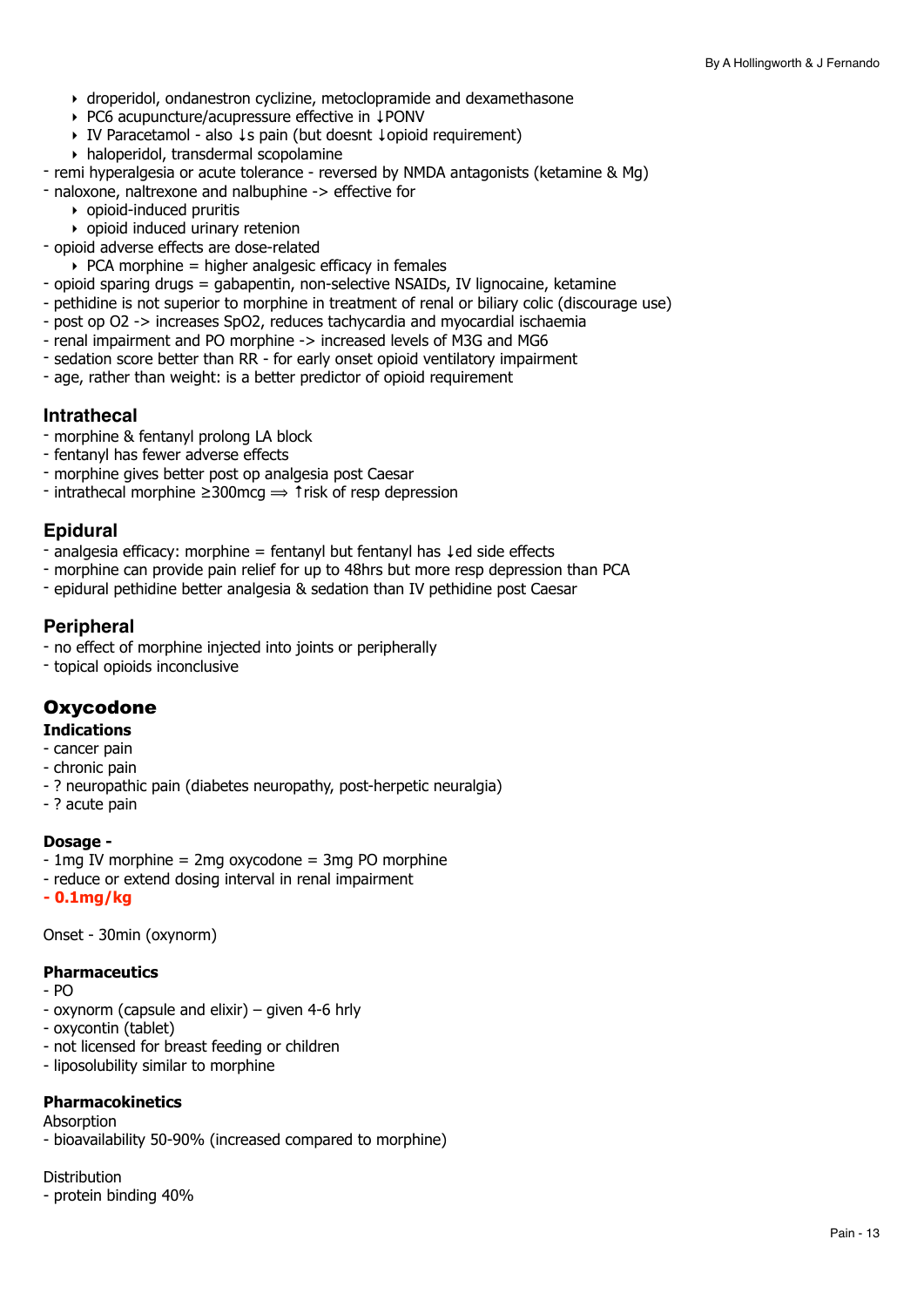#### - Vd 2-3L/kg

Metabolism

- hepatic via PYP3A4 via N-demethylation (effected less than pathway used by morphine in hepatic dysfunction)
- minor metabolite (oxymorphine) is active

#### Elmination

- urine (some eliminated unchanged)
- t1/2 oxynorm = 4 hours (increased by renal failure, hepatic impairment and in women)
- $t1/2$  oxycontin = 8 hours

#### **Pharmacodynamics**

- Mechanism of action;
- mu & kappa agonist
- binds less avidly than morphine
- RESP
- respiratory depression

**CNS** 

- somnolence
- dizziness
- hallucinations (less than morphine)
- withdrawal if stopped quickly

GI

- N+V (less than morphine)
- constipation (more than morphine)

#### **SKIN**

- pruritis (less than morphine)
- sweating

#### IMMUNE

- less immunosuppressive effects than morphine

#### **Interactions**

- cyclosporine decreases bioavailability -> increase dose of cyclosporin
- fluoxetine increased plasma levels of oxycodone + increase risk of serotonin syndrome
- quinidine increased plasma level of oxycodone
- rifampicin increased oxycodone clearance

# Tapentadol

- 50-200mg/day
- compared to tramadol:
	- ‣ not metabolised to active morphine component
	- ‣ ↓ resp depression
	- ‣ ↓tolerance/addiction
- similar to tramadol
- ↑ed NA reuptake inhibition & ↓ed 5HT effects

# Hydromorphone

- x5 potency of morphine

# Dihydrocodeine

- Doesn't require metabolism to become active - Otherwise same PD of codeine

#### Buprenorphine

 $-$  = partial agonist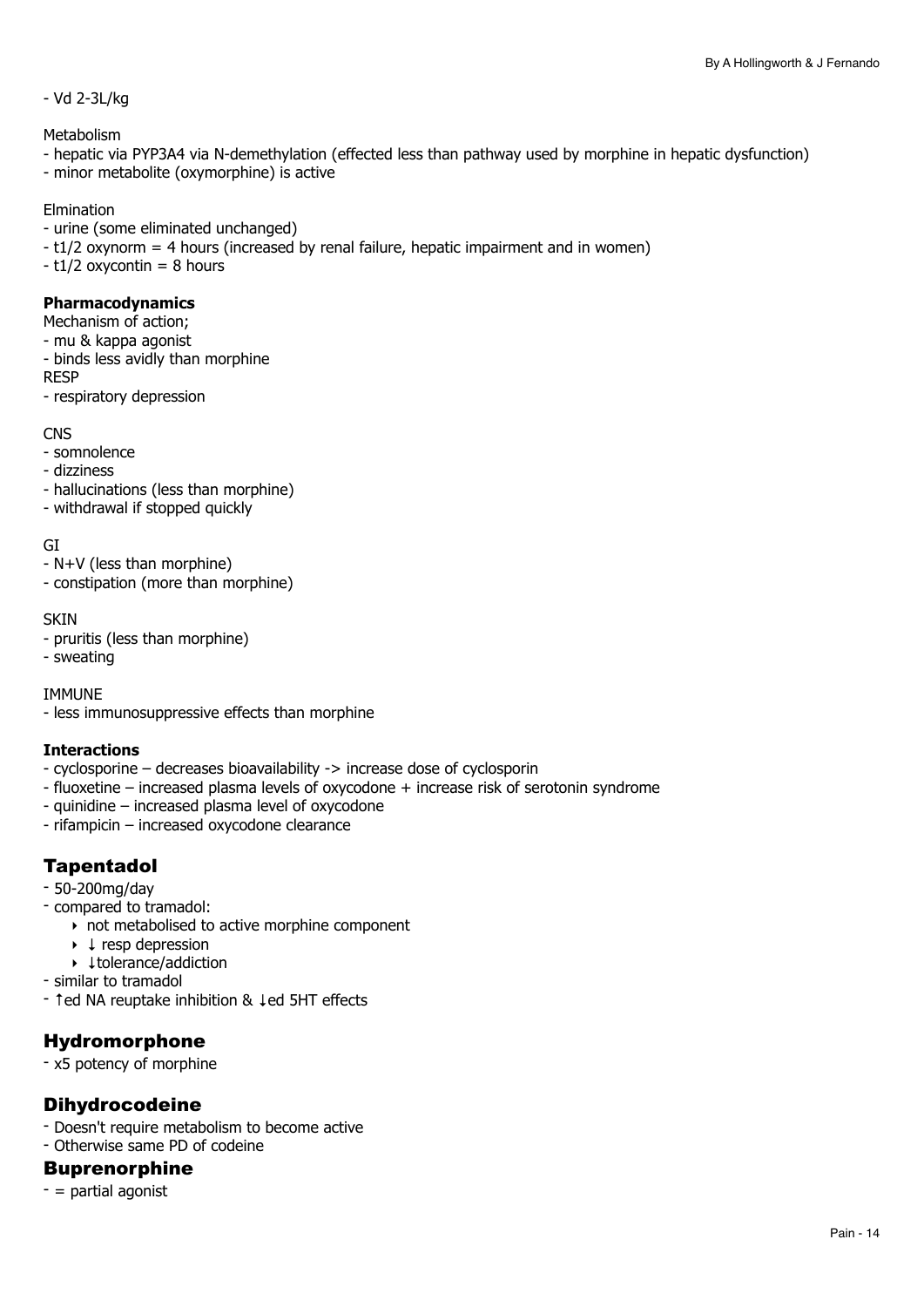- no active metabolism
- clinically equipotent to other opioids
- ceiling effect on SE's ie ↓constipation, ↓RR
- can reverse with naloxone but may need higher does and long infusions
- good for neuropathic pain
- ↓opioid induced hyperalgesia
- patches, sublingual options available
- elim half life 24-72hr & cant co-dose with other opioids ∴ if patch not taken off 3d prior to op then need to other analgesic options eg ketamine, regional

### Paracetamol

- effective analgesic
- same side effects as placebo
- hepatotoxicity extremely rare

# NSAIDS & COX 2 Inhibitors

#### **Systemic**

- $-NNT = 1.6 4.2$
- effective analgesics of similar efficacy for acute pain
- $-$  NSAIDS + paracetamol = more analgesia
- with careful selection of patients NSAID induced renal impairment is low
- aspirin + some NSAIDS increase perioperative bleeding after tonsillectomy except in paeds
- NSAIDS reduce opioid consumption
- NSAIDS increase perioperative blood loss
- COX 2 inhibitors and NSAIDS have similar effects on renal function ↳ slight ↓in risk with COX2 inhibitors
- COX 2 inhibitors vs NSAIDs:
	- ‣ ↓bronchospasm in aspirin induced respiratory disease
	- ‣ no on effect of platelet function
	- ‣ same peptic ulcer rate as placebo (decreased compared to NSAIDS)
- COX 2 inhibitors -> don't give in patients with lots of vascular risk factors
- parocoxib & valdecoxib DO NOT increase risk of cardiovascular disease after non-cardiac surgery ↳ post CABG they do cause ↑CVS/stroke risk ∴ contraindicated
- COX 2 inhibitors and NSAIDS are associated with the same rates of adverse CVS effects (MI)
- surgical complications:
	- ‣ short-term use of COX 2 inhibitors do not affect bone healing after spinal fusion
	- ‣ effect on colo-rectal anastomosis leak is unclear
- VIGOR study looked @ rofecoxib vs naproxen and found significant increase in MI in rofecoxib group (patients on low-dose aspirin were excluded)
- benefit of low dose aspirin in CVS disease is reversed by co-administraiton of other NSAIDs esp ibuprofen

#### **Non-Systemic**

- topical NSAIDs (except indomethacin) are effective in periph MSK injuries (with systemic side effects no more than placebo)
- NSAID peri/intra-articular injections is unclear **except** for arthroscopy where is better than IV
- topical NSAIDs good for corneal abrasions

# **Contraindications**

### **Absolute**

- history of GI bleeding or ulceration
- known hypersensitivity to NSAIDS
- severe liver dysfunction
- cardiac failure
- dehydration
- hypotension
- hypovolaemia
- hyperkalaemia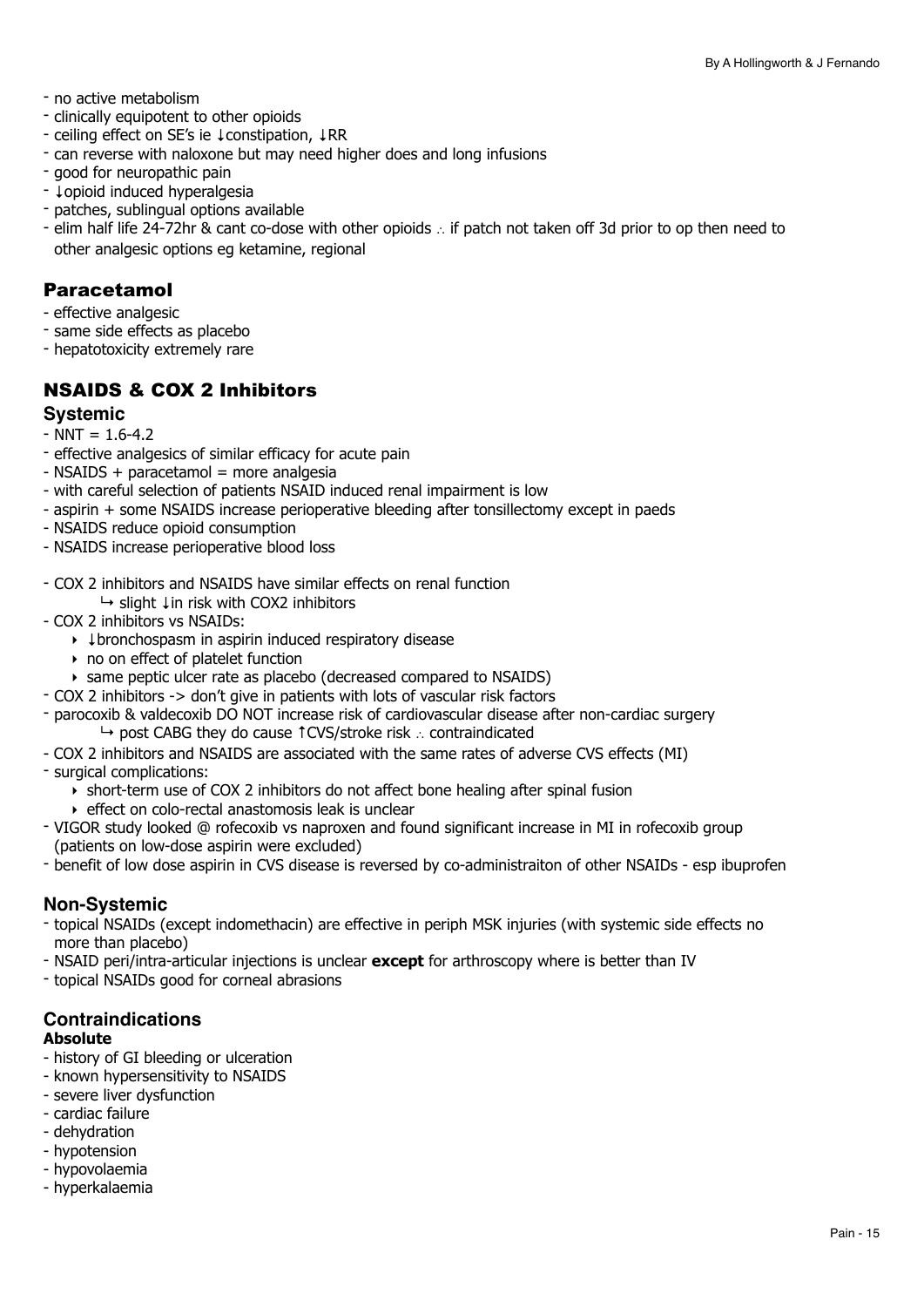- pre-existing renal impairment
- uncontrolled HT
- aspirin-induced asthma

#### **Relative**

- impaired hepatic function
- DM
- bleeding or coagulation disorders
- vascular disease
- operations where there is a high risk of bleeding (cardiac, major vascular, hepatobillary)
- operations where absence of bleeding important (eye and neurosurgery)
- non-aspirin induced asthma
- concurrent use of ACE I, diuretics, anti-coagulants, methotrexate, cyclosporine and other nephrotoxic agents
- pregnant & lactating women
- age >65 (renal impairment more common)

## Nitrous oxide & Inhalational Agents

- obs: some analgesic efficacy in labour no effect on neonate
	- ‣ but nausea & dizziness in mother
- effective analgesic in many pain situations
- methoxyflurane effective analgesic with rapid onset esp in prehospital setting
- neuropathy and bone marrow suppression = rare but serious complication
- supplement with vitamin B12, methionine & folate

## NMDA antagonists

- help in avoiding remi hyperalgesia
- ketamine:
	- ‣ thoracic pts: opioid sparing, ↑ed time to first analgesic request, ↓chronic pain, ↓opioid induced PONV, useful in allodynia, hyperalgesia and opioid tolerance
	- ‣ ↓pain in opioid tolerant pts
	- ‣ concerns:
		- abuse esp South East Asia & china
		- toxicity cog impairment & liver toxicity

```
\mapsto only sig issue if using infusion > 2-3 days
```
- Mg2+
	- ‣ as adjunct to morphine = opioid sparing & ↓pain scores
	- ‣ post spinal:
		- prolongs duration of sensory block
	- ↓s post op pain scores
- Methadone:
	- ‣ NMDA ant agony as well as opioid
	- ‣ Lacks active metabolites ∴ excellent in renal failure
	- ‣ half life up to 5 days (4-190hours)
- Regional:
	- $\rightarrow$  epidural ketamine (no preservative) (with opioid)  $\rightarrow$  ↑pain relief & no ↑adverse effects
	- ‣ caudal ketamine benefit with no ↑adverse effects in adults

### Antidepressants

- 3-4 weeks onset
- TCA's & SNRIs effective in; chronic neuropathic pain, chronic headaches & chronic back pain
- in neuropathic pain -> TCA's better than SSRI's
- antidepressants reduce the incidence of chronic neuropathic pain after acute zoster & breast surgery

### Anticonvulsants

- gabapentin, pregabalin -> effective in chronic neuropathic pain
- gabapentin and pregabalin -> reduce post operative pain, opioid requirements but increase the risk of sedation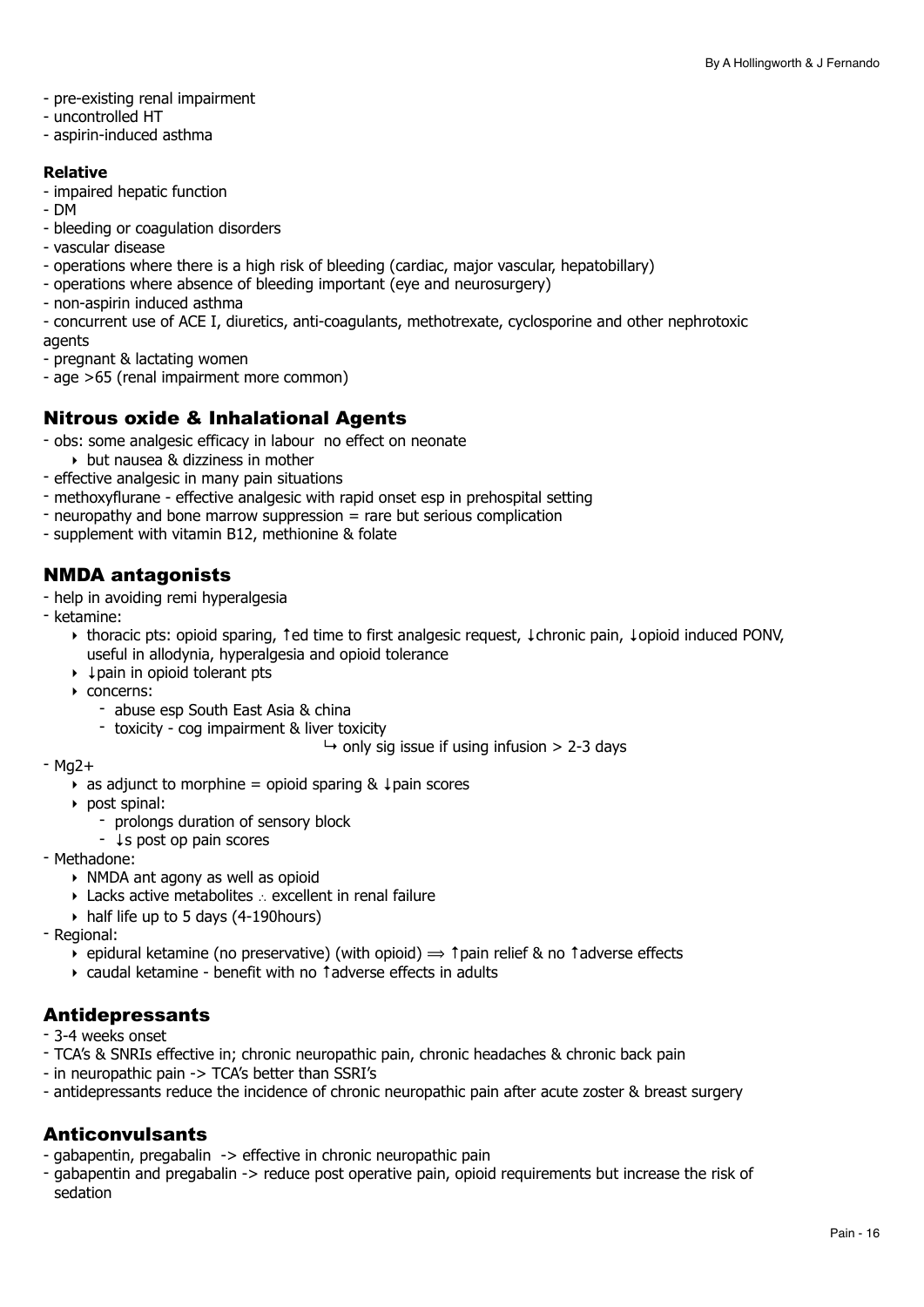# Gabapentin

- anticonvulsant and used to modulate acute and chronic pain
- oral agent

- structurally related to GABA but acts on non-GABA receptors (voltage sensitive calcium channels in CNS -> inhibit Ca2+ uptake and thus release of neurotransmitters)

- dose 300mg od titrated up to 800mg tds (if required)
- if using as single prop dose then need >600mg
- peak plasma level in 3 hours
- t1/2 6 hours
- no hepatic metabolism
- renally eliminated

- side effects; sedation, dizziness, diplopia, nausea, ataxia, nystagmus, tremor, bilat LL oedema

#### **Acute surgical pain**

- multiple trails have revealed the following:

- can be used peri-operatively and has been shown to decrease postoperative analgesic requirements and pain (level 1 evidence) – mastectomy, lap chole, hysterectomy, spinal surgery)

- has anti-hyperalgesia and anti-allodynia effects

- requires titrating up to an adequate dose over a number of days (shown to not influence analgesia requirement in day case surgery)

- effective for post-amputation phantom limb pain
- improves quality of opioid analgesia
- reduces opioid requirements (only few trials have shown this)
- reduces/prevent opioid tolerance
- relieves anxiety (preop medication)
- does not depress respiratory function (important in the respiratory cripple)
- no effect on gastric and duodenal mucosa (unlike NSAIDS)
- no effect on platelets (haemostasis maintained)
- no effect on renal function
- reduced movement-evoked pain -> improved functional recovery
- limitations of its use include; sedation, dizziness & only available orally

#### **Chronic surgical pain**

- used when chronic surgical pain has a neurogenic component - low NNT (4) for treatment of chronic neuropathic pain states that may be induced post surgery

- benefit demonstrated in diabetic neuropathy, spinal surgery and phantom limb pain modulation
- this is currently a lack of evidence in the area
- has equal efficacy to TCA's but is more readily tolerated by patients.

### PreGabalin

- more potent x4 (50-100mg bd)
- more predictable metabolism
- bd dosing rather than tds
- faster onset of action, ↓side effects

# Local Anaesthetics - Membrane Stabilisers

#### **Systemic**

- effective in chronic neuropathic pain (particularly peripheral nerve trauma)
- perioperative IV lignocaine for abdo surgery reduces:
	- $\rightarrow$  opioid requirement
	- ‣ PONV
	- ‣ duration of ileus
	- ‣ length of hosp stay
	- $\rightarrow$  analgesic effect lasts >8hrs post cessation of infusion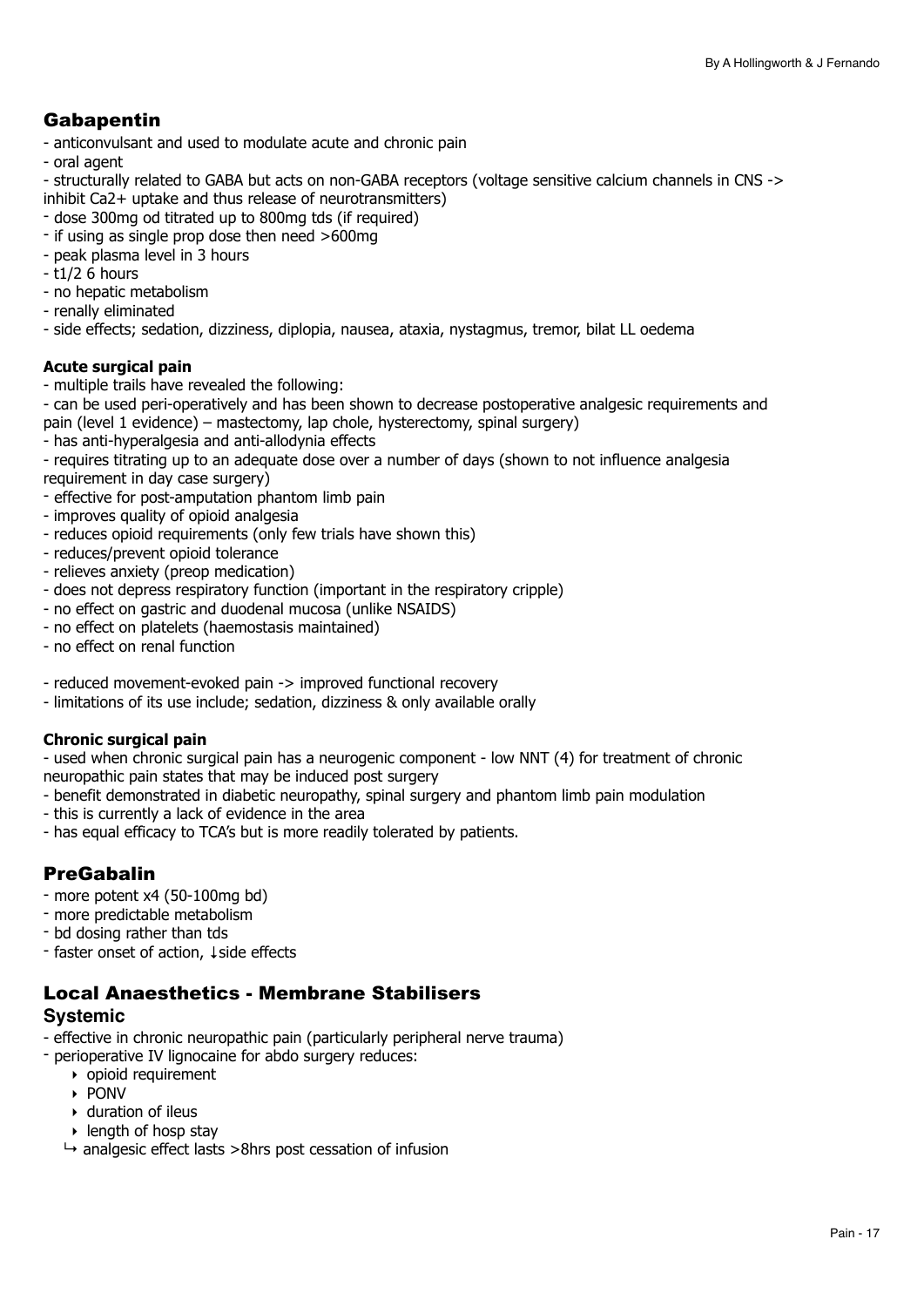## **Regional**

- lignocaine more likely to cause transient neurological symptoms than bupi/ropiv
- epidural quality better with opioids
- periph nerve block infusions should avoid lignocaine as less effective & ↑ed motor block
- CVS & CNS toxicity less severe with ropiv or levo-bupiv compared to bupiv
- use US
- in accidental overdose: resuscitation less likely to be successful with bupivacaine

# Alpha-2-agonists (clonidine, dexmedetomidine)

#### **Systemic**

- both lead to:

- ‣ adv: ↓post op pain, ↓opioid consumption, ↓PONV, same PACU time
- ‣ adverse effects limit use: ↓HR, hypotension

#### **Regional**

- intrathecal clonidine/dexmed ⟹ ↑duration of analgesia

 $\rightarrow$  but also seen with addition of adrenaline

- eye blocks clonidine good effect but side effects as above
- dexmed in brachial plexus blocks can prolong effects of LA

# Salmon Calcitonin & bisphosphonates

- Bisphosphonates ↓bone pain in metastatic breast Ca & multiple myeloma

- Calcitonin

- ‣ reduces pain and improves mobilisation after an osteoporotic vertebral #
- ‣ post amputation: ↓acute pain but not chronic pain or phantom pain

## Cannabinoids

- no role in acute pain

- appear to be mildly effective in treatment of chronic neuropathic pain (including MS & HIV pain)
- adverse effects may limit use: dizziness, cognitive changes, psychosis

# **Steroids**

### **Systemic**

 $-$  dex  $\Rightarrow$ 

- ‣ ↓post op pain, ↓opioid needs to limited extent
- ‣ ↓PONV, ↓fatigue, ↑ed recovery
- ‣ pre-op admin more effective than intraop
- ‣ risk of hyperglycaemia

#### **Regionals**

- lumbar epidural steroid injection effective for short term relief
- addition of dex to regional LA  $\Rightarrow$  prolonged duration of sensory & motor block
- concerns:
	- $\rightarrow$  septic arthritis
	- ‣ safety of epidural injection

# <span id="page-17-0"></span>Routes For Drugs

#### **Oral**

- NSAIDS & COX 2 inhibitors same side effects if given IV, PO or PR
- paracetamol combined with tramadol or codeine are more effective
- paracetamal given periop  $\Rightarrow$  variable plasma concentrations which may be subtherapeutic in some

#### **Parenteral**

- morphine SC is just effective as IM
- don't use transdermal fentanyl for acute pain (safety and can't titrate)
- intranasal/buccal/sublingual fentanyl good for breakthrough pts in cancer (opioid tolerant)
- in severe pain use IV bolus titration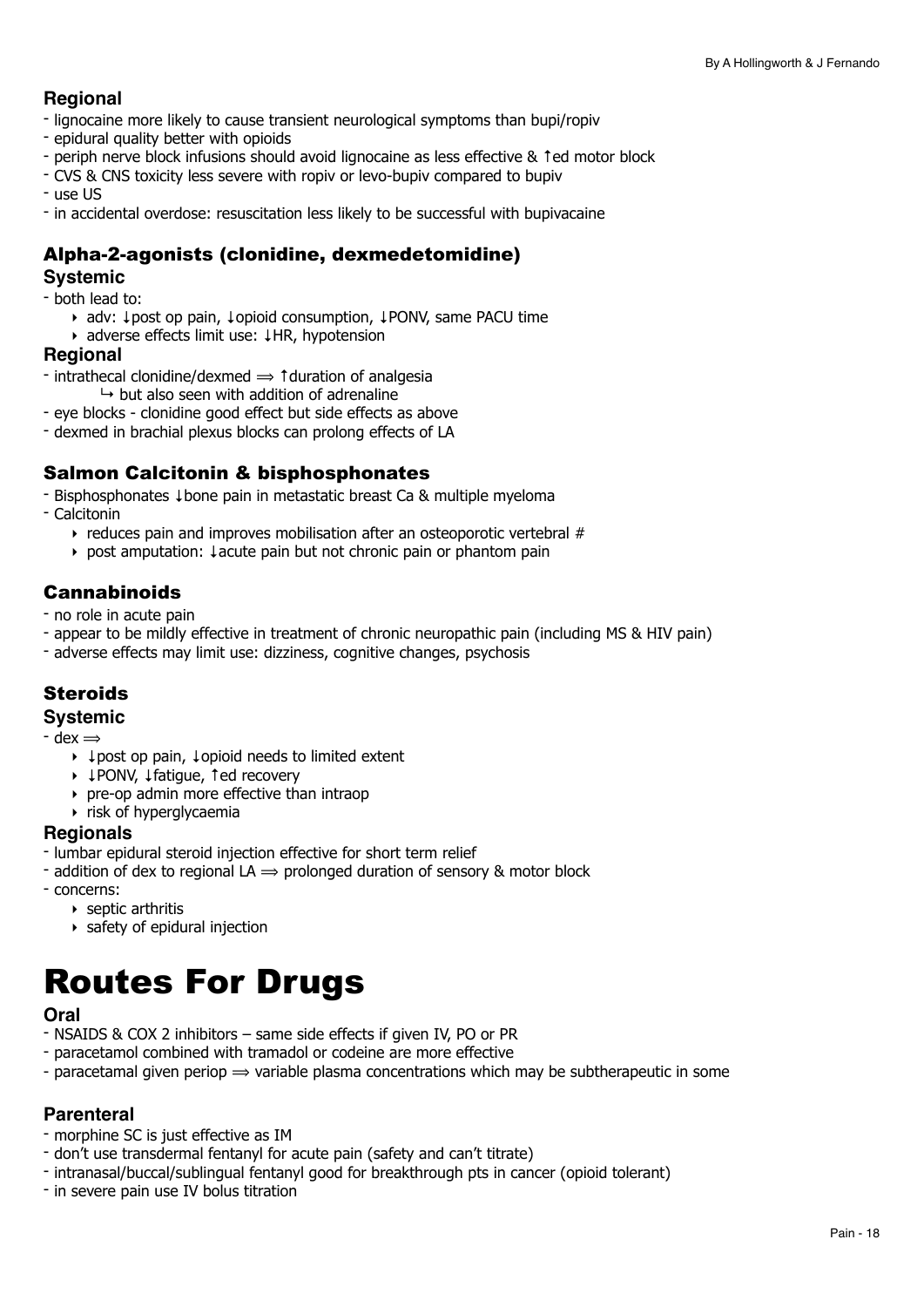# **PCA**

- provide better analgesia
- better patient satisfaction
- opioid consumption slightly higher
- no difference in PONV
- increased pruritis
- no difference in length of hospital stay
- adding ketamine to morphine in pump only useful in thoracic surgery
- adding naloxone may decreased N+V and pruritis
- addition of a background infusion:
	- ‣ ↑s risk of resp depression
	- ‣ doesn't improve pain relief or sleep or decrease number of demands
- little evidence that one PCA opioid is better than the other base it on individuals
- intra-nasal and SC PCA can be as effective as IV
- routine addition of anti-emetics not needed (select cases carefully)
- practical:
	- ‣ pt must have adequate analgesia prior to commencement of PCA
	- ‣ dose based on Hx prior opioid use, age, renal function etc
	- ‣ must have antisiphon valves & antireflux valves
	- ‣ avoid use of norpethidine

- morphine may not be perfect PCA opioid:

- $\blacktriangleright$  long equibrilation half time
- ‣ active metabolites

### **PCEA**

- adv:
	- ‣ lower total doses of LA
	- ‣ decreased N+V
	- ‣ less motor block
	- ‣ fewer anaesthetic interventions
- disadv:
	- ‣ less effective analgesia
	- ‣ more pruritis

### **Epidural analgesia**

- epidural gives better analgesia for all surgery than IV opioids:

- ‣ post sternotomy
- ‣ AA surgery
- ‣ abdo surgery
- reduced oxygenation and reduced pulmonary infections compared with IV opioids
- thoracic epidural -> improves bowel recovery, decreases ventilator hours, MI, respiratory failure, gastric complications and renal impairment + decreases pneumonia in patients with rib #'s, preserves total body protein after upper abdominal surgery (with nutritional support)
- lumbar epidural -> reduces graft occlusion in peripheral vascular surgery
- permanent nerve damage = very low (key is to diagnose haematomas and abscesses early)
- chlorhexidine 0.5% or povidone-iodine impregnanted dressings -> reduce incidence of catheter colonisation - generally benefits incl:
	- ‣ ↓pain
	- ‣ ↓arrhythmias
	- ‣ ↓duration of intubation & ventilation
	- ‣ ↓MI
	- ‣ ↓resp failure
	- ‣ ↓Gi complications
	- ‣ ↓renal injury
	- ‣ ↓chronic pain
	- ‣ ↓ileus
- disadv:
	- ‣ ↑hypotension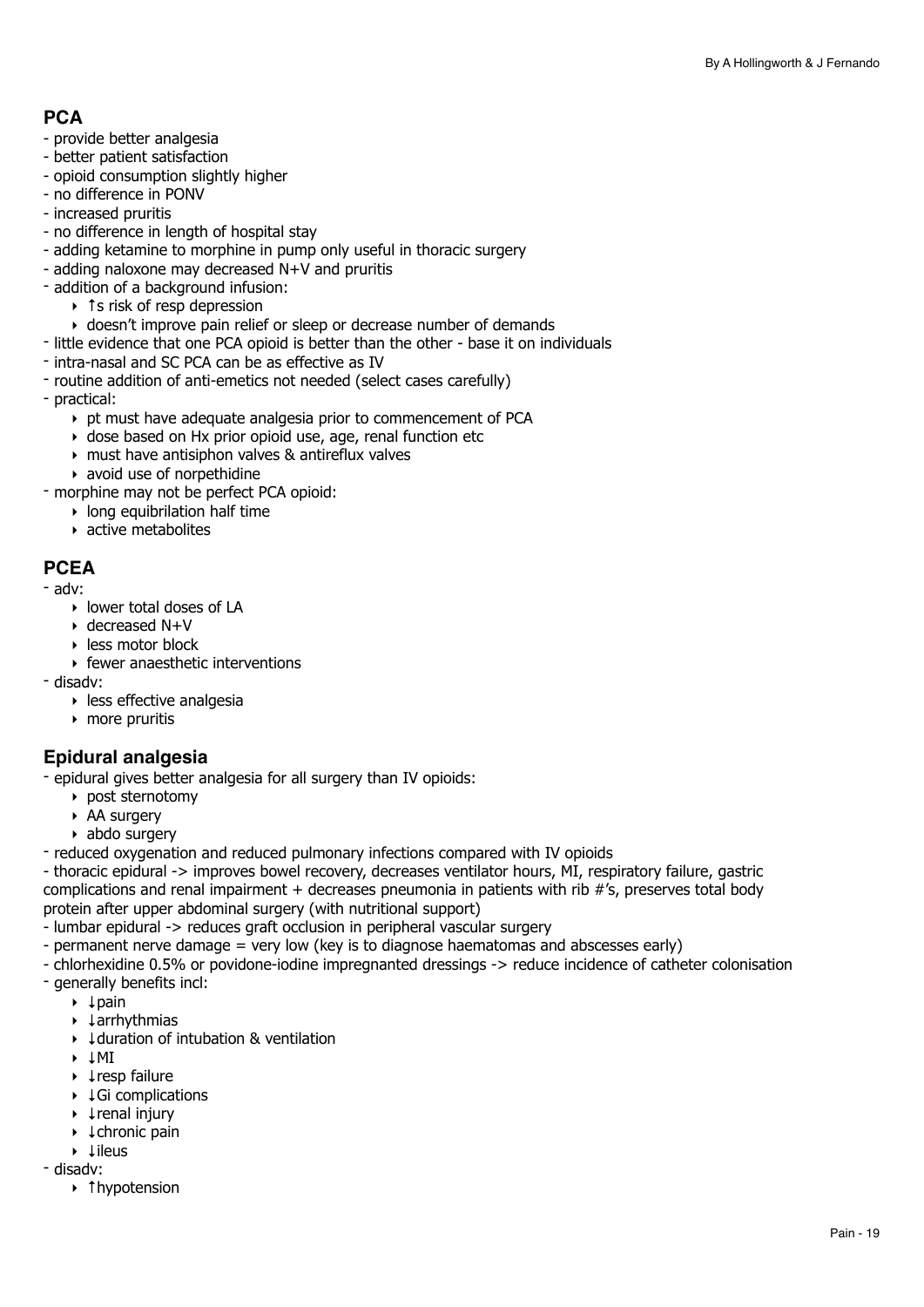- ‣ ↑length of stay
- ‣ ↑urinary tract infection

‣ risks of placing: infection, haematoma (decompression within 8hrs ↑s chance of recovery)

- Triggers for MRI epidural problems:
	- ‣ fever
	- ‣ evidence of catheter site infection
	- ‣ back pain or any neuro change

#### **Intrathecal analgesia**

- morphine (100-200mcg) offers effective analgesia with low risk of adverse effects for 24hrs  $ightharpoonup$  use lowest poss dose

- morphine, fentanyl and sufentanil -> no neurotoxicity or POCD
- side effects:
	- ‣ ↑urinary retention
	- ‣ N&V
	- $\rightarrow$  pruritus  $\rightarrow$  naloxone or serotonin antagonists
	- ‣ ↓ventilatory drive monitor for 24hours
- intrathecal Mg to opioids prolongs effect

## **Other regional and LA techniques**

- specific surgeries:
	- ‣ intra-articular LA is only minimally effective
	- $\rightarrow$  breast surgery: PVB  $>$  compared to iV analgesia
	- ‣ thoracic surgery: continuous PVB infusion > epidural = same analgesia but fewer side effects
	- ‣ abdo surgery: wound catheters good (no benefit found in ortho surgery)
	- $\rightarrow$  lap chole: intraperitoneal LA -> improves early post pain
	- ‣ TKJR:
		- adductor canal block as good as fem nerve block with less quads weakness
		- continuous femoral nerve blockade -> compared to epidural analgesia (fewer side effects)
		- continuous lumbar plexus blockade and continuous femoral blockade much the same efficacy
		- local infiltration injection of LA improves analgesia for 32hrs compared to IV analgesics
	- ‣ shld ops: continuous interscalene catheter
	- ‣ LSCS & laprascopic surgery: TAP blocks improve analgesia in short term
- bupiv should not be used intra-articular risk of cartilage destruction
- wound infiltration for small cuts good (no point in big cuts)

- continuous LA wound infusion -> better analgesia, less PONV, less time in hospital and no difference in wound infections

# <span id="page-19-0"></span>Non-pharmacological techniques

- psychological therapies, music, distraction, TENS, acupuncture and physio -> all can be effective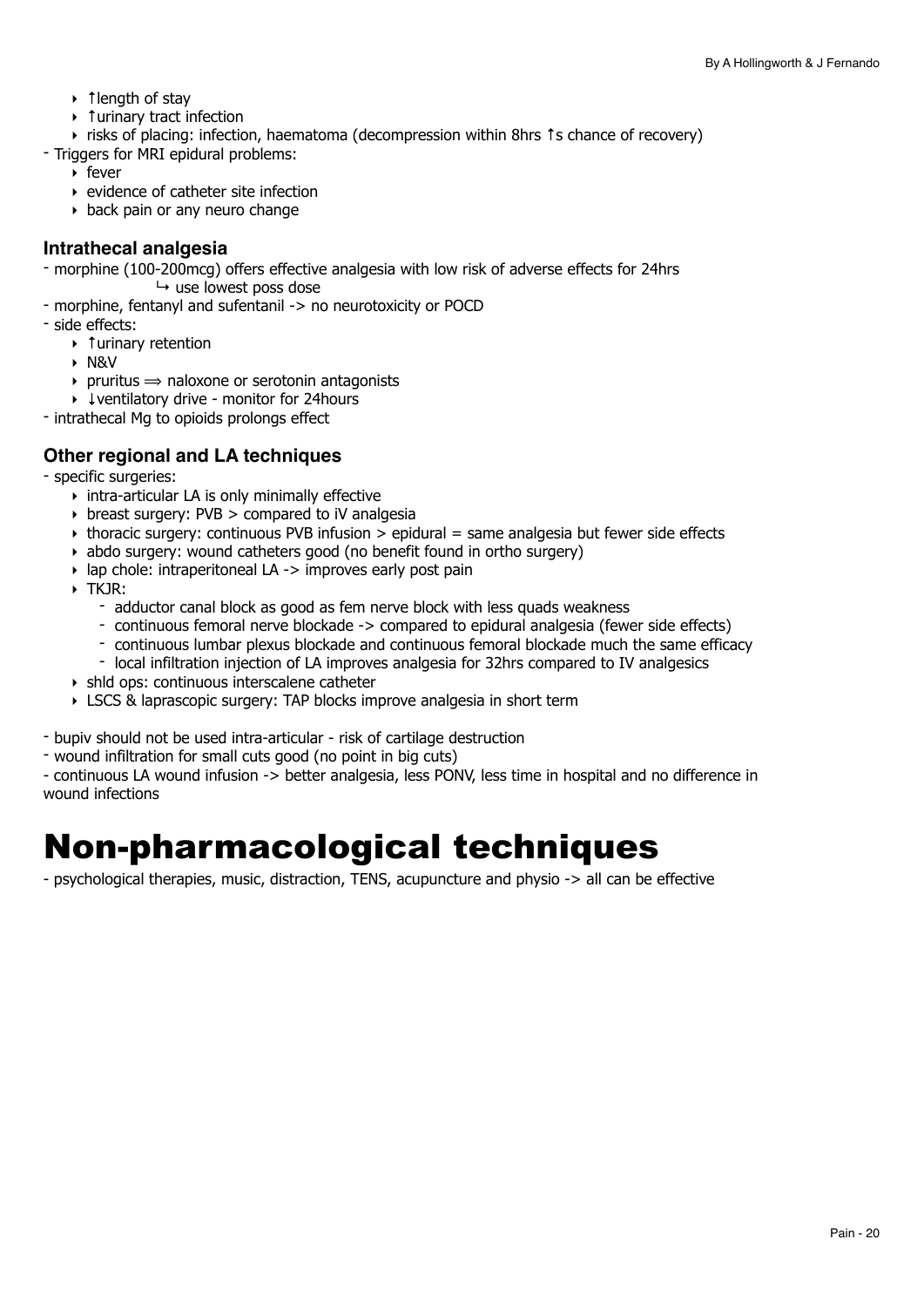# <span id="page-20-0"></span>Specific clinical settings

# <span id="page-20-1"></span>Postoperative Pain

- acute neuropathic pain occurs after trauma and surgery
- multimodal analgesia ⟹ ↓pain & ↓opioid need
- adhere to ERAS protocols
	- ‣ acute neuropathic pain should be treated as chronic pain: ketamine, opioids, gabapentin

### Post Amputation Pain Syndromes

- Three phenomena after amputation
	- 1. phantom sensation
	- 2. stump pain
	- 3. phantom pain

### **Phantom Sensation**

- any sensation experienced in the where the amputation limb use to be
- paraesthesia in missing limb
- sensation that it is present
- usually immediately straight after amputation sometime can be delayed

### **Stump pain**

- associated with surgery and usually resolves once wound heals
- can persist and may be secondary to a neuropathic process
- can be difficult to treat
- refer them on to limb centres to optimize prothesis
- may required surgical revision if pathology found (bone spurs, infection, osteomyeliitis)

# **Phantom limb pain**

- experienced by around 70%

### **Symptoms;**

- pain in first week, may induced by spinal or epidural for an unrelated procedure, shooting, burning, cramping, aching in distal area of phantom limb, pain can be constant with varying intensity, variable spontaneous resolution rates, can affect the breast post mastectomy

#### **Risk factors**

- pre-amputation pain, presence of persistent stump pain, bilateral limb amputations, lower limb amputation

### **Mechanism**

- ? central re-organisation in brain in spinal cord from peripheral afferent input

1. peripheral mechanisms – ectopic discharge from nerves or dorsal root ganglia, increased sensitivity of neuromas, sympathetically mediated afferent input

2. spinal cord mechanisms – reorganisation from degeneration of unmyelinated C fibers, central sensitisation of dorsal horns -> hyperalgesia

3. supraspinal mechanisms – errors occurring in the cortical remapping process -> overamplifiication

- **treatment;** should be MDT and multimodally based
- 1. opioids (good for acute pain)
- 2. gabapentin (good in neuropathetic pain but not proven in phantom limb pain)
- 3. carbamazepine (good in neuropathetic pain but not proven in phantom limb pain)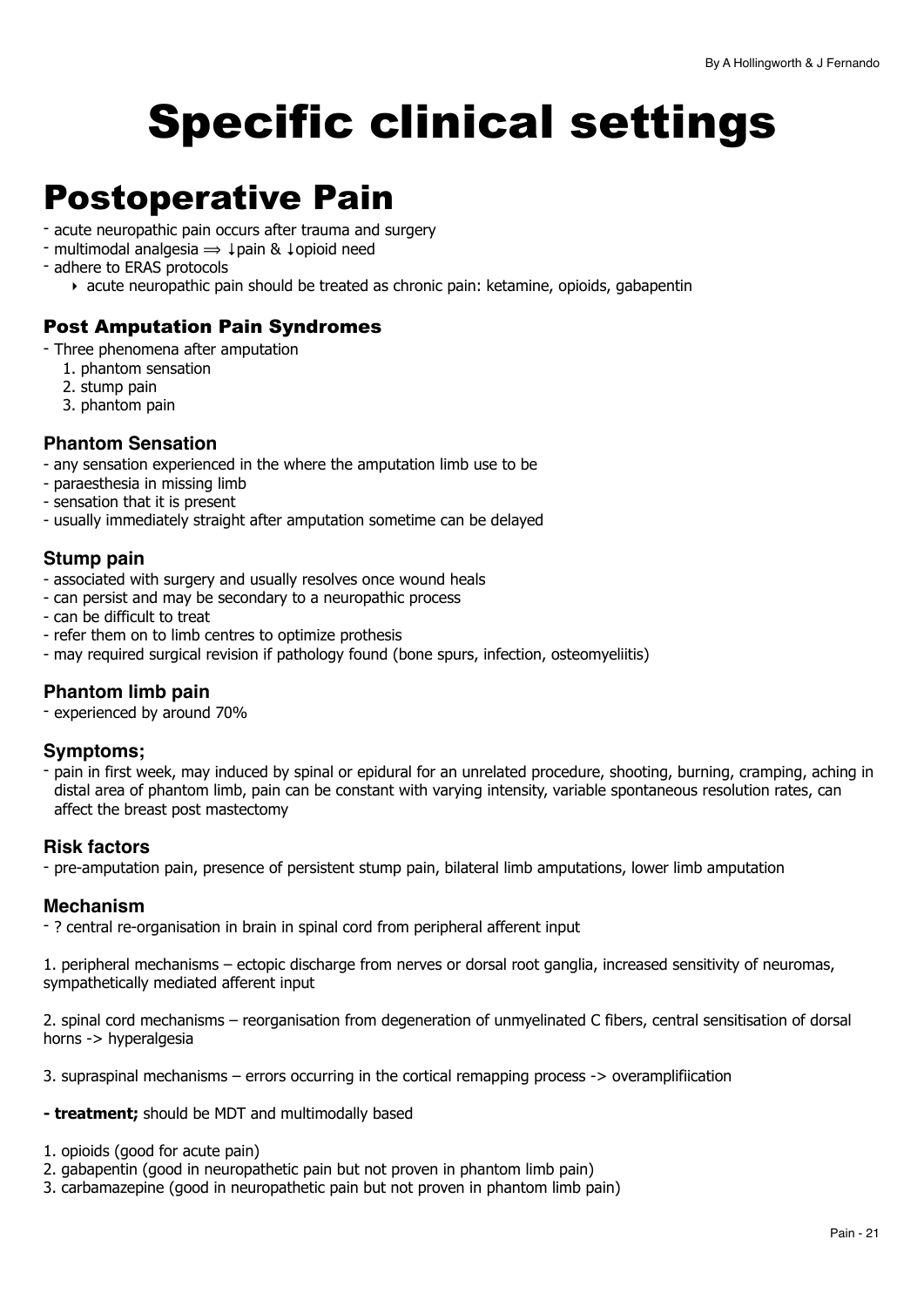- 4. NMDA antagonists
- 5. calcitonin
- 6. betablockers (not good efficacy)
- 7. pre-emptive analgesia with epidural

8. continuous regional blockade via nerve sheath catheters post amputation provides good analgesia but doesn't prevent phantom limb pain

9. physical treatments – acupuncture, heat, cold, U/S, TENS, massage, adjustment of prostheses, manipulation of stump (all have reported some success)

- 10. cortical reorganisation therapy useful ie mirror therapy, sensory discrimination, motor imagery
- 11. explanation, reassurance, psychotherapy, hypnosis, CBT all have reported some success

- ↓ing incidence of severe phantom limb pain:

- ‣ prophylactic ketamine
- ‣ perioperative epidural analgesia
- ‣ calcitonin, morphine, ketamine, gabapentin and sensory discrimination training

## Acute neuropathic pain post surgery

- doesn't usually occur in isolation (associated with nociceptive pain from inflammation and tissue damage)
- burning, shooting pain
- pain may extend beyond the territory of a single peripheral nerve
- poorly responsive to opioids

- allodynia = pain following a normal innocuous stimulation

- hyperalgesia = pain out of proportion to a normal painful stimuli
- dysasthesias = spontaneous unpleasant abnormal sensations

#### **Management:**

Principles = reducing hyperexcitability and reducing activity of NMDA receptor

IV options:

- 1. NMDA antagonist (IV ketamine 5mg/hr)
- 2. Membrane stabiliser (IV lignocaine 5mg/kg over 30min -> 0.5-1.5mg/kg/hr)

Oral options:

- 1. TCA's/SNRI
- 2. Gabapentin/Pregabalin/Capsacin
- 3. Opioids try to avoid due to long term issues

Rescue options:

1. Epidural/Regional

### NeuroSurg

- cranial:

- ‣ scalp blocks are good for early analgesia
- ‣ morphine best opioid
- ‣ risk of chronic headache
- ‣ pain can be under-estimated
- spinal surgery:
	- ‣ gabapentin opioid sparing, & better functional outcome at 3/12
	- ‣ NSAIDs opioid sparing
	- $\rightarrow$  local infiltration opioid sparing esp if deeper than just subcut
	- ‣ lignocaine infusion opioid sparing
	- ‣ NSAID use for <14 days does not ↓risk of bony union (except if high dose ketorlac)

# Acute pain post cord injury

- IV opioids, ketamine and lignocaine -> decrease acute spinal cord injury pain

- gabapentioids are effective in treatment of spinal cord injury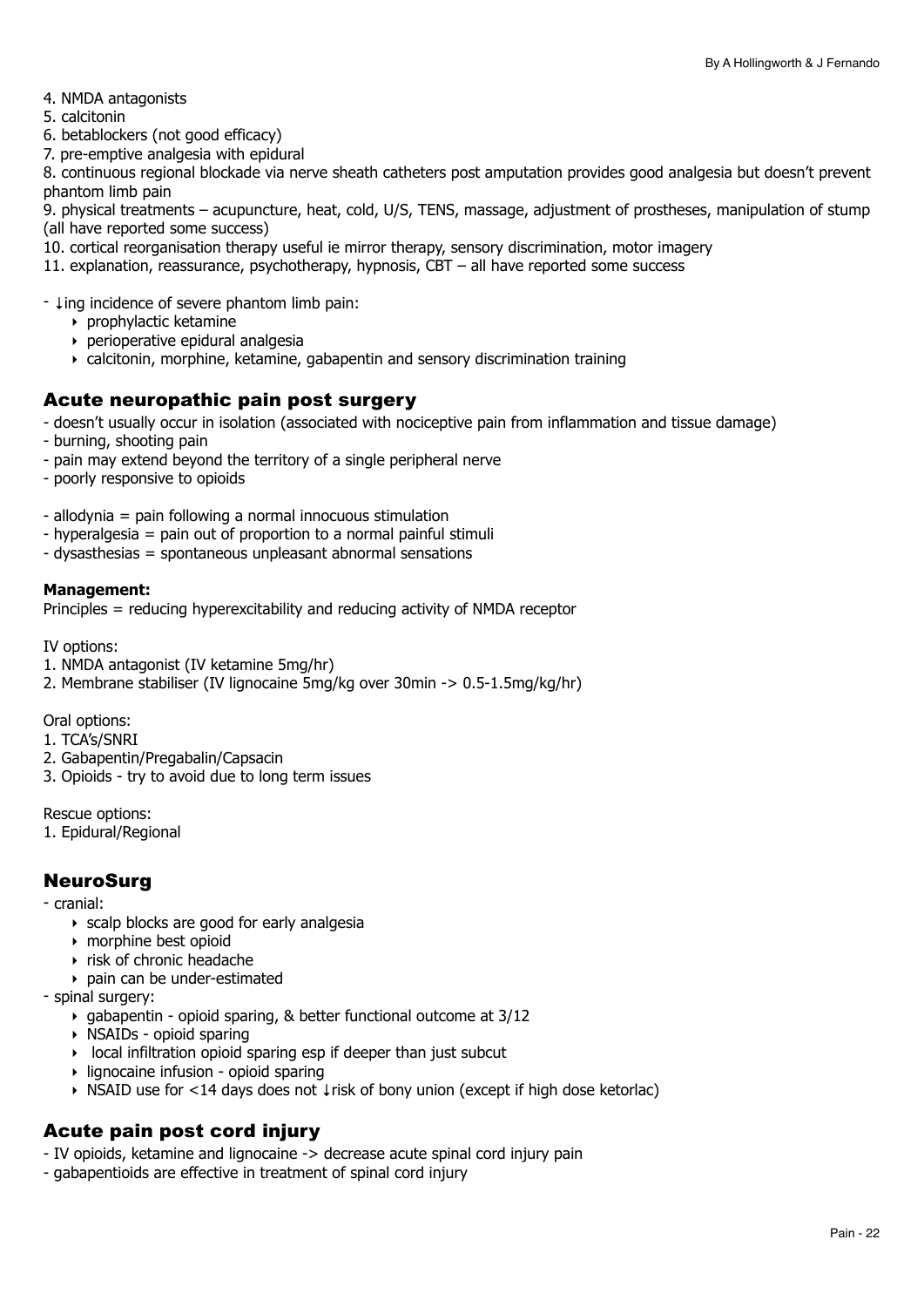# Acute Burns

- pain can be nociceptive +/- neuropathic
- background pain, intermittent or procedure related
- biosynthetic dressings advs: ↓time to heal, ↓pain during dressing changes
- effective dressing change options:
	- ‣ distraction therapy
	- ‣ lorazepam
	- ‣ PCA with ketamine & midaz
- PCA opioids effective
- gaba ↓pain post burn

# Acute back pain

- Acute LBP non specific in 95% of cases
- further Ix only if red flags
- stay active, heat pack, verbal info and behavioural therapy -> are beneficial for neck and back pain
- soft collars bad
- early treatment and education can stem the tide towards chronic back pain

# Acute MSK pain

- shld pain:
	- ‣ topical & oral NSAIDs
	- ‣ exercises
	- ‣ ultrasound
	- ‣ subacromial steroid injection useful in early stages
- hollistic approach impt
- use pain ladder
- extended analgesics (anticonvulsants, antidepressants, mm relaxants) should not be used routinely

# <span id="page-22-0"></span>Day Stay Surgery

- paeds:

 $\rightarrow$  ketamine in caudal  $\rightarrow$  prolongs analgesia but not motor block (some concern re neurotoxicity) - best practise:

- ‣ laprascopic work: use wound infiltration & intraperioneal instillation (up to 6hrs)
- ‣ Simple analgesia good: NSAIDs, cox 2 inhibitors, Dex
- ‣ single shot PNBs earlier d/c, less opioids, quicker rehab, less sleep disturbance
- ‣ PVBs good in breast & hernias
- ‣ dexmed in PNBs can prolong duration of action
- ‣ continuous PNB infusions safe at home if adequate resources & educations

# <span id="page-22-1"></span>Acute Medical Pain

### Abdominal pain

- analgesia does not interfere with diagnosis

- renal/bilary colic:
	- ‣ give NSAIDS (help ↓opioid need) + opioids
	- ‣ IV NSAID pain relief faster than oral
	- $\rightarrow \alpha$  blockers for stones  $\Rightarrow \downarrow$  pain episodes & analgesic requirements
	- $\rightarrow$  IV paracetamol = IV morphine in efficacy
	- ‣ buscopan not useful
	- $\rightarrow$  no role for pethidine  $>$  morphine
- IBS:
	- ‣ antispasmodis & TCAs good
	- ‣ bulking agents no effect
- dysmenorrhoea:
	- ‣ NSAIDS superior to paracetamol
	- ‣ TENS, magnesium, vit B, acupuncture are effective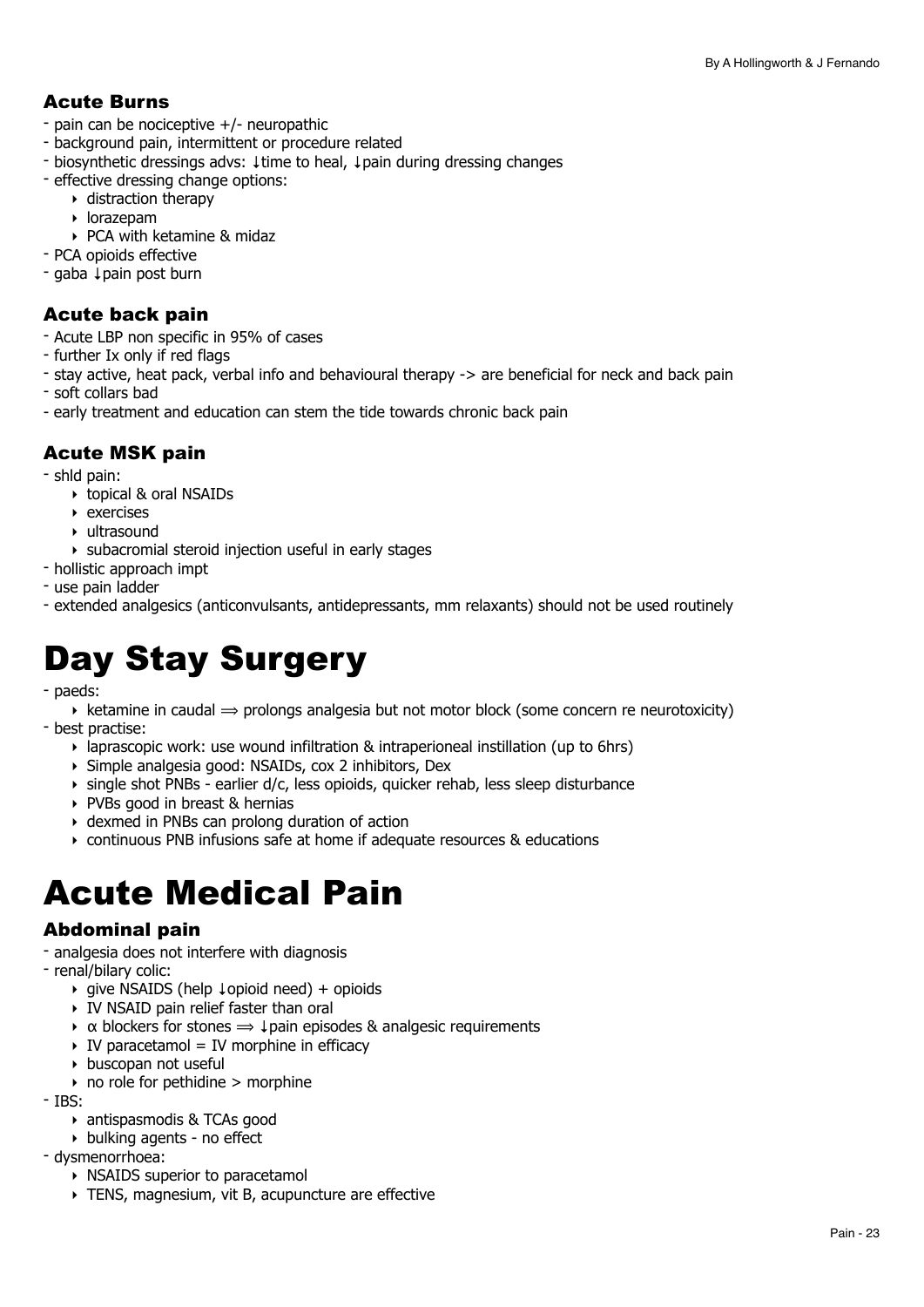# Acute herpes zoster infection

- caused by Herpes Zoster Virus
- severe pain -> vesicular rash in the distribution of a nerve root
- history of chicken pox, immunocompromised  $\Rightarrow$  malaise, fever  $\Rightarrow$  cutaneous lesions in dermatomal distribution  $\rightarrow$  if opthalmic symptoms  $\rightarrow$  eye emergency
- Rx based on clinical diagnosis dont wait for bloods (PCR), serology
- Rx:
	- $\rightarrow$  Analgesia simple + opioid PCA may been needed (all effective at reducing pain)
	- $\rightarrow$  start antivirals within 72 hours of rash
		- good for ↓ing length of acute pain
		- no effect on incidence, severity, duration of postherpetic neuralgia
	- ‣ Anti-depressants TCA's -> possible decreased in acute pain, but does significantly decrease risk of developing post herpetic neuralgia
	- ‣ (Corticosteroids) -> only modest:
		- ↓quality of life,
		- ↓time to healing of lesions
		- ↓incidence of post-herpetic neuralgia
		- ↳ **but** with an ↑ in secondary bacterial infection
	- ‣ topical lignocaine
	- ‣ Capsaicin need high doses. poorly tolerated
	- ‣ Eye treatments; topical steroids, topical antibiotics, topical antivirals, glaucoma medications (effective @ decreasing damage and reducing infection risk)

# Acute Cardiac Pain

- effective analgesics: morphine, GTN

## Sickle cell crises

- analgesia:
	- ‣ opioid PCA
	- $\rightarrow$  zinc
	- ‣ IV corticosteroids ↓pain and hospital stay
	- $\rightarrow$  +/- hyperbaric O2
- hydroxyurea ↓s
	- $\rightarrow$  frequency of acute crises
	- $\rightarrow$  life threatening complications
	- ‣ transfusion requirements
- no evidence to ↓pain:
	- ‣ IVF

‣ Regular O2

- avoid pethidine - risk of seizure with nortryptiline

# Acute Headache

- migraines significant placebo effect
	- ‣ triptans
		- (fastest onset with highest efficacy =  $s/c$ )
		- 30-40% may not respond
	- ‣ aspirin & NSAIDs
	- ‣ metoclopramide (esp with paracetamol), droperidol
	- ‣ prochlorperazine, chlorpromazine esp in ED
	- ‣ droperidol, NSAIDS
	- ‣ not effective:
		- opioids esp pethidine may be effective but carry large side effect risk
		- IV Mg
- tension -> acupuncture, metoclopramide, chlorpromazine, caffeine, aspirin, paracetamol, NSAIDS
- cluster headache -> sumatriptan, high flow O2,
- PDPH ->
	- $\triangleright$  use small needles,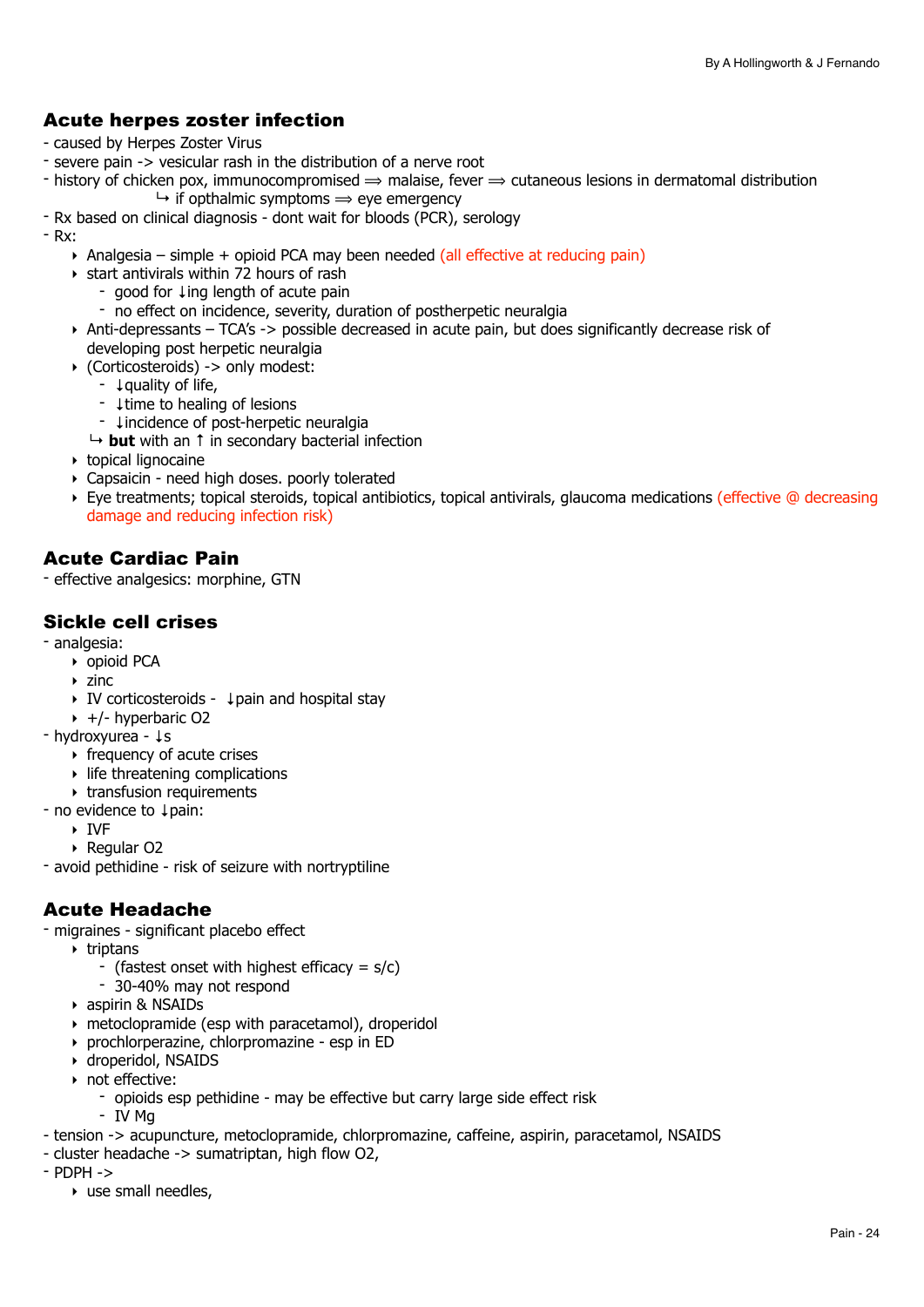- ‣ prophylactic bed rest not effective
- ‣ patch is best treatment
- ‣ analgesia:
	- effective: morphine, aminophylline, hydrocort, gabapentin
	- not effective: dex
	- inconclusive: fentanyl, caffeine, indomethacin

### Acute Pain & Neuro disorders

- MS effective agents:
	- ‣ neuropathic pain: anticonvulsants, (maybe cannabinoids)
	- ‣ spasticity: cannabinoids
- MS cannabinoids  $\Rightarrow$  1% risk of severe psychopathological effects

# Orofacial pain

- acute dental pain = NSAIDs
- dental extraction:
	- ‣ simple pain ladder
	- ‣ Cox 2s are just as good as NSAIDs
	- ‣ steroids ⟹ ↓swelling not ↓pain
- tonsillectomy:
	- ‣ simple pain ladder
	- ‣ avoid NSAIDs use Cox2s to ↓risk of bleeding (analgesia just as good)
	- ‣ dex ↓pain, ↓PONV, ↓time to resumption of oral intake & no adverse effects
	- ‣ LA to tonsillar bed or peritonsillar infiltration may be effective
	- ‣ Abx dont effect pain
	- ‣ preop gaba ↓post op pain

### Trigeminal Neuralgia

= a chronic pain state characterised by brief, severe radiating pain in the distribution of the trigeminal nerve

- most commonly seen in mandibular & maxillary distribution
- described as 'a red hot needle' or 'forked lightening pain in the face'
- pain usually unilateral
- triggered by non-noxious stimulation of the ipsilateral nasal and perioral region
- minimal or no sensory loss

- aetiology unknown (?structural abnormality in the trigeminal root adjacent to the pons ?compression of a root by an aberrant vein or artery)

- incidence 5/100,000

#### **Treatment options**

#### Acute treatments = opioids  $+++$

- 1. carbamazepine (beneficial in 70% of cases, first line treatment)
- 2. phenytoin
- 3. TCA's
- 4. clonazepam (initial success but quickly ineffective)
- 5. gabapentin (used as second line agent with some benefit)
- 6. simple analgesics (some use)
- 7. trigeminal nerve blocks (temporizing measure only)
- 8. acupunture
- 9. lamotrigine (added to carbamazepine when needing additional treatment)
- 10. topiramate
- 11. baclofen (moderate effect)

#### **Operative interventions**

12. microvascular surgical decompression of the trigeminal nerve (2/3 pain free @ 10 years however death rate 0.2-1% and persistant facial numbness 1%)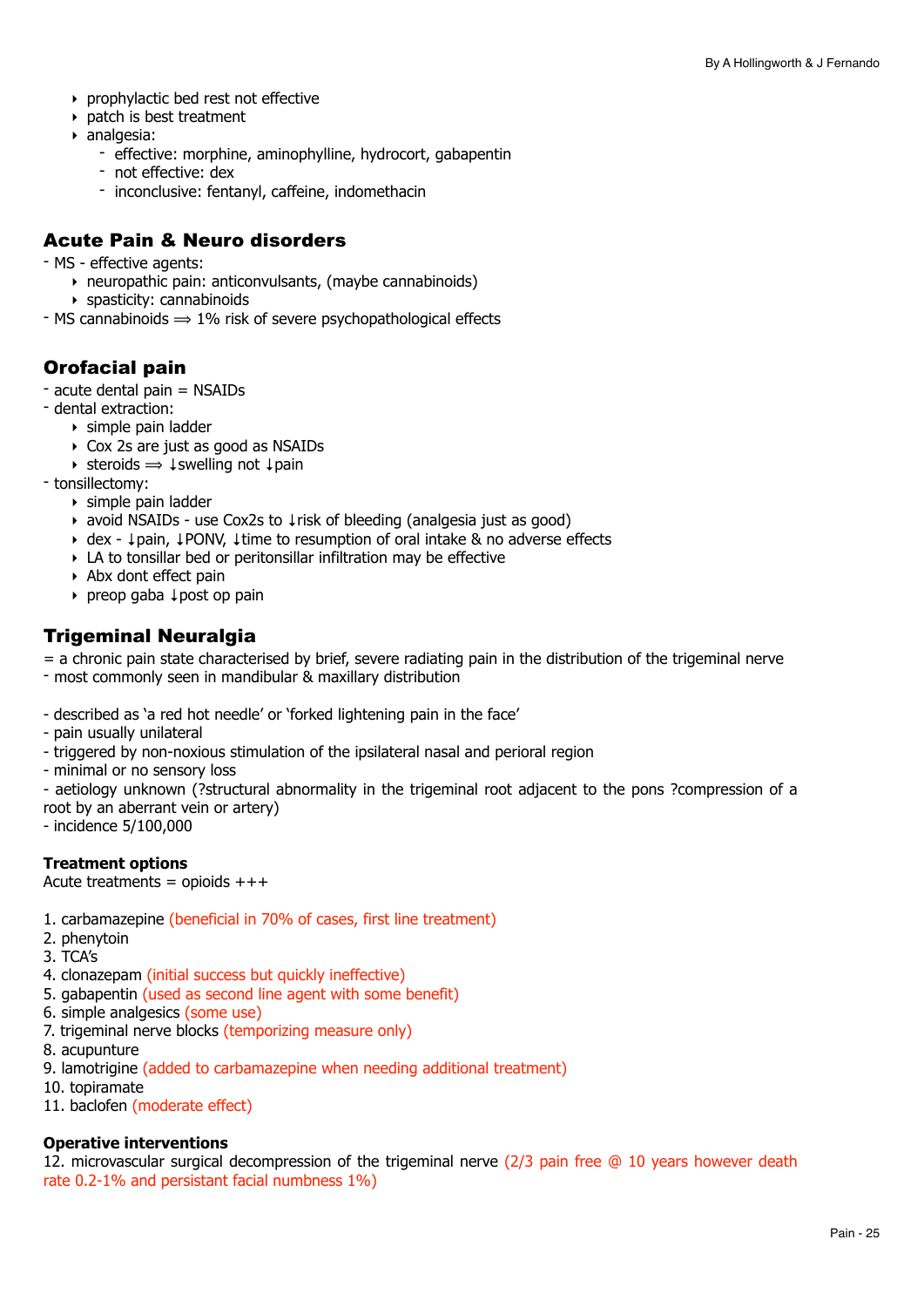#### 13. destructive lesions

- alcohol injection or radiofrequency coagulation (high initial success, 1/3 free of symptoms @ 3 years)
- surgical destruction (some success but numbness 15%)

- stereotactitic gamma knife radiosurgery (up to 80% free of pain in short term but has a significant side effect profile)

### Pain + HIV infection

- neuropathic pain common:
	- ‣ treat normally
- ‣ other effective agents: cannabis, lamotrigine
- beware of interaction with anti-retrovirals

#### Acute cancer pain

- PO transmucosal fentanyl effective for breakthrough pain
- pt education key for optimising pain management
- neuropathic pain in ~40%
- breakthrough analgesia should be one-sixth of total regular daily opioid dose (except with methadone)
- is sudden severe pain ≈ possibility of medical emergency & should be investigated
- transdermal only useful for background pain

### Acute pain in ICU

- remi no better than other opioids
- sedation holidays
- GBS
	- ‣ plasma exchange improves outcome incl analgesia
	- $\rightarrow$  gabapentin and carbamazepine effective
- opioids 1st line analgesia in ventilated patients
- routine monitoring of pain using scores impt

# Acute pain in ED

- use morphine (avoid pethidine)
- give analgesia (doesn't change diagnostic yield)
- NSAIDS + opioids for colic
- $-$  FNB for  $#$  NOF
- buffering lignocaine with bicarb  $\Rightarrow \downarrow$  pain on infiltration

# Prehospital Analgesia

- IV mophine, fentanyl & tramadol equally effective
- N2O & methoxyflurane effective
- ketamine safe & effective
- early effective analgesia of trauma pain  $\Rightarrow$   $\downarrow$ PTSD
- oral transmucosal fentanyl effective alternative to IV morphine

### Discharge Meds Post Acute Pain

- short term opioids can lead to long term use
- ↑risks with recent opioid use:
	- ‣ ↑falls risk
	- $\rightarrow$  impaired driving
- risk of people keeping unused opioid tablets and sharing them with others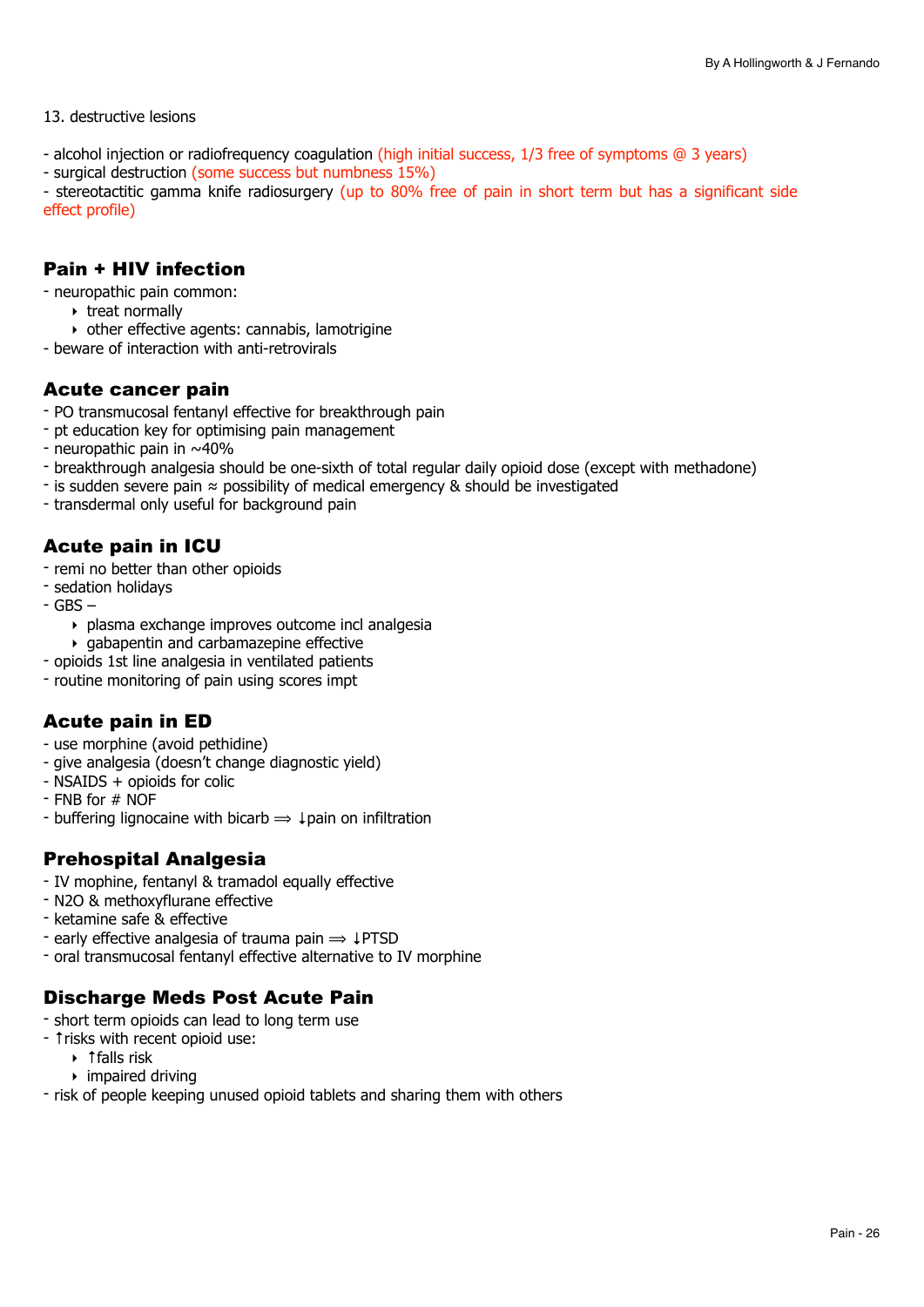# <span id="page-26-0"></span>Specific patient groups

# <span id="page-26-1"></span>**Paediatrics**

- pain measurement can be carried out @ all ages

- neonates :
	- ‣ experience pain
	- ‣ pain & injury in early life may have adverse long-term effects
	- ‣ more info needed on ideal dosing to gain max benefit & avoid side effects
	- $\rightarrow$  breastfeeding/breast milk or sucrose reduces the behavioural response to heel stick in neonates
- distraction, hypnosis and combined cognitive-behavioural interventions reduces pain and distress associated with needle-related procedures

- specific drugs:

- ‣ paracetamol linkage to asthma is inherently confounded
- ‣ serious adverse events after NSAIDS are rare in children over 6 months of age (avoid aspirin)
- ‣ intraoperative dexamethasone administration reduces acute pain and nausea and vomiting after tonsillectomy
- ‣ avoid codeine esp post T&A
- ‣ tramadol: similar efficacy to opioids with
	- similar or ↓ed N&V, sedation & fatigue
	- **but** less constipation & pruritus
	- less vent impairment **but** active metabolite M1 remains a concern for ultrametabolisers esp if high risk of opioid induced vent impairment
- ‣ ketamine:
	- low dose IV bolus shows no ↑risk of N&V, sedation, agitation, hallucinations in paeds
	- peritonsilar infiltration ↓s pain score
	- no benefit over placebo for minor operations
	- high dose, long term ketamine neurotoxic in animals. unclear in humans
	- preventing remi induced hyperalgesia unclear in paeds
- ‣ clonidine:
	- premed vs midaz: ↓post pain score, ↓N&V
	- periop benefits: anxiolysis, ↓emergence agitation, facilitate opioid withdrawal
- ‣ dex post tonsillectomy:
	- does not ↑overall bleeding risk but ↑s re-operation rate for bleeding
- regional:
	- ‣ caudal and dorsal penile nerve block provides perioperative analgesia for circumcision
		- $\mapsto$  topical not enough in neonates
	- ‣ caudals:
		- clonidine in caudal -> increased duration of analgesia and increased quality of block
		- ketamine prolongs analgesia (but not motor block) concern around neurotoxicity remain
	- ‣ complications of epidural infusions are rare
	- ‣ placement of neuraxial blocks under GA not associated with ↑ed complications
- PCAs:
	- ‣ good down to 5yrs old
	- ‣ NCA/parent controlled effective with education (but ↑ed use of rescue meds ie naloxone)
	- $\rightarrow$  is the best option for kids with mucositis from chemo
	- ‣ may be useful to have background infusion with bolus to cover movement pain
- procedural analgesia:
	- ‣ sweet solutions ↓pain in neonates
	- ‣ EMLA effective but amethocaine is superior for reducing needle insertion pain
	- ‣ topical LA & entonox are effective
	- ‣ adjuncts are effective: music therapy, distraction, cold & vibration
- trauma:
	- $\rightarrow$  intranasal fentanyl = IM morphine
	- $\rightarrow$  prehosp intranasal fentanyl or methoxyflurane = IV morphine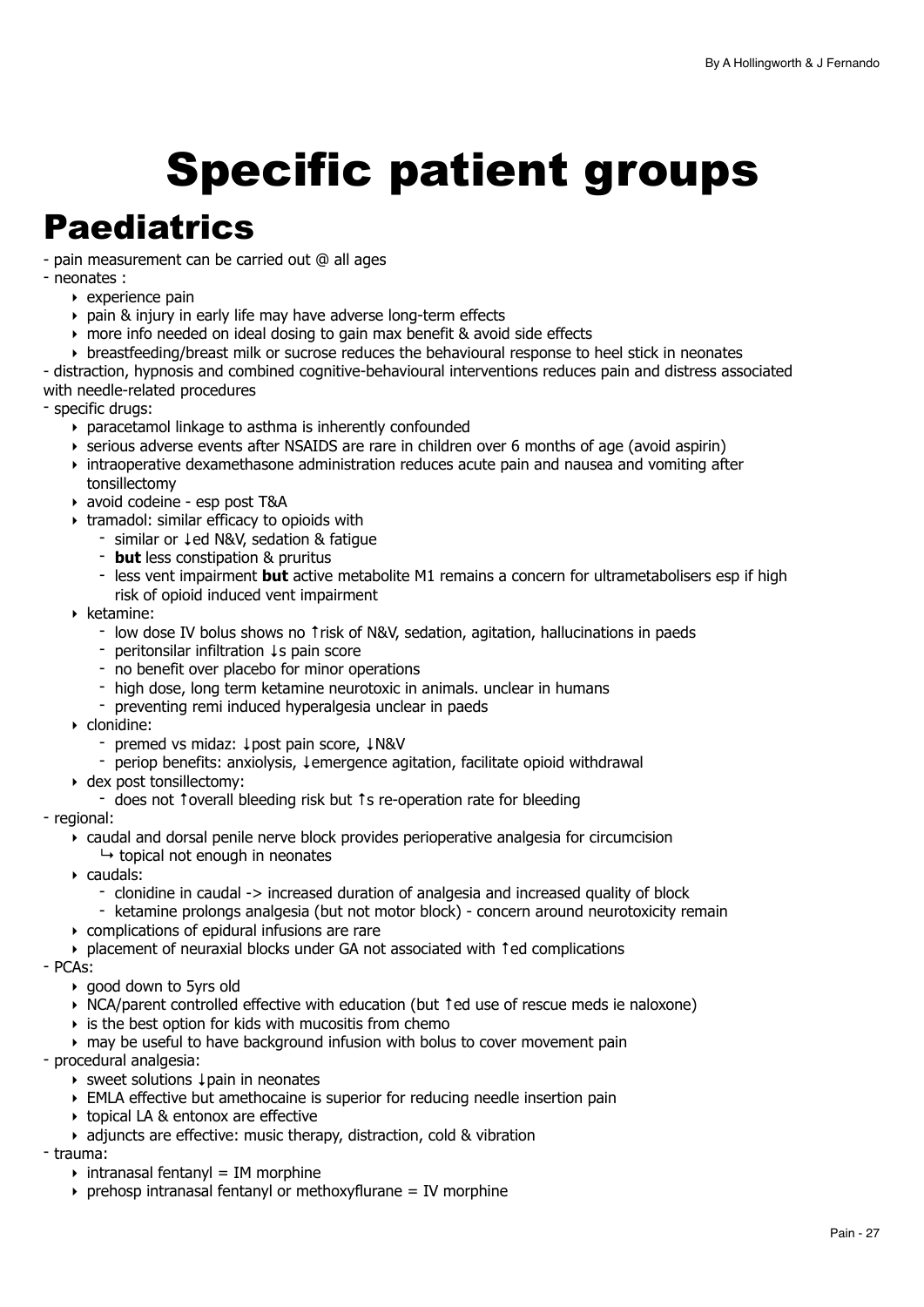# <span id="page-27-0"></span>The Pregnant Patient

- avoid NSAIDS:
	- $\rightarrow$  early pregnancy  $\rightarrow$  miscarriage
	- $\rightarrow$  particularly after 32 weeks  $\rightarrow$  ductal closure
- opioids in pregnancy doesn't cause malformations but may cause neonatal abstinence syndrome if used long term
- morphine & fentanyl fine for acute pain
- paracetamol:
	- ‣ inconclusive assoc with use in pregnancy and childhood wheezing/asthma

#### PREG & Classes A,B,C,X **Labour Analgesia**

- CSE vs epidural analgesia ->
	- ‣ not significant analgesic difference -> but increase urinary retention in CSE group
	- ‣ CSE improves speed of analgesia onset, but doesn't change satisfaction & ↑s pruritus
- epidurals:
	- $\rightarrow$  = best form of pain relief
	- ‣ ↑duration of second stage & rate of instrumental delivery
	- ‣ no ↑Caesar rate or back pain
	- ‣ low conc mixes better: ↓2nd stage, ↓assisted delivery, better ambulation, ↓urinary retention
	- $\rightarrow$  bupiv = ropiv
- inhaled analgesia:
	- ‣ inhaled volatiles vs N2O give better pain relief but more drowsiness
	- ‣ N2O:
		- $-$  analgesia = pethidine but less than epidural
		- Nausea, vomiting, dizziness
		- no adverse effect on newborn
- IV analgesia:
	- ‣ non opioid analgesia alone dont work
	- ‣ opioids short term effects on newborn
	- ‣ remi PCA better than pethidine, N2O but inferior to epidural
- complimentary:
	- $\rightarrow$  1:1 midwife  $\Rightarrow$  ⊥analgesia needs
	- ‣ water births good
	- ‣ acupuncture good
	- ‣ massage good for 1st stage
	- ‣ relaxation & yoga good; music doesn't work
- ‣ doesn't work in labour: TENS, hypnosis, biofeedback, aromatherapy

#### **Post Caesar**

- TAP blocks good only when intrathecal morphine not used
- $\sim$  PCA, epidural, neuraxial morphine good but  $\Rightarrow$  1 nausea & pruritus
- LA, paracetamol, some NSAIDS & morphine, fentanyl & oxycodone are considered safe in lactating patients
- avoid repeated codeine/oxycodone if possible or observe infant for CNS depression

# <span id="page-27-1"></span>The Elderly Patient

- pain threshold increased  $\Rightarrow$  tendency to under treat pain
- pain tolerance decreased
- frequency and intensity of pain decreased
- ↑ed chance of POCD, delirium, CNS effects of opioids ⟹ difficulty with self reporting
- age related decrease in opioid requirements (variability exists)
- drugs:
	- $\rightarrow$  start all low and titrate up
	- ‣ topical NSAIDs effective with lower systemic levels & ↓complications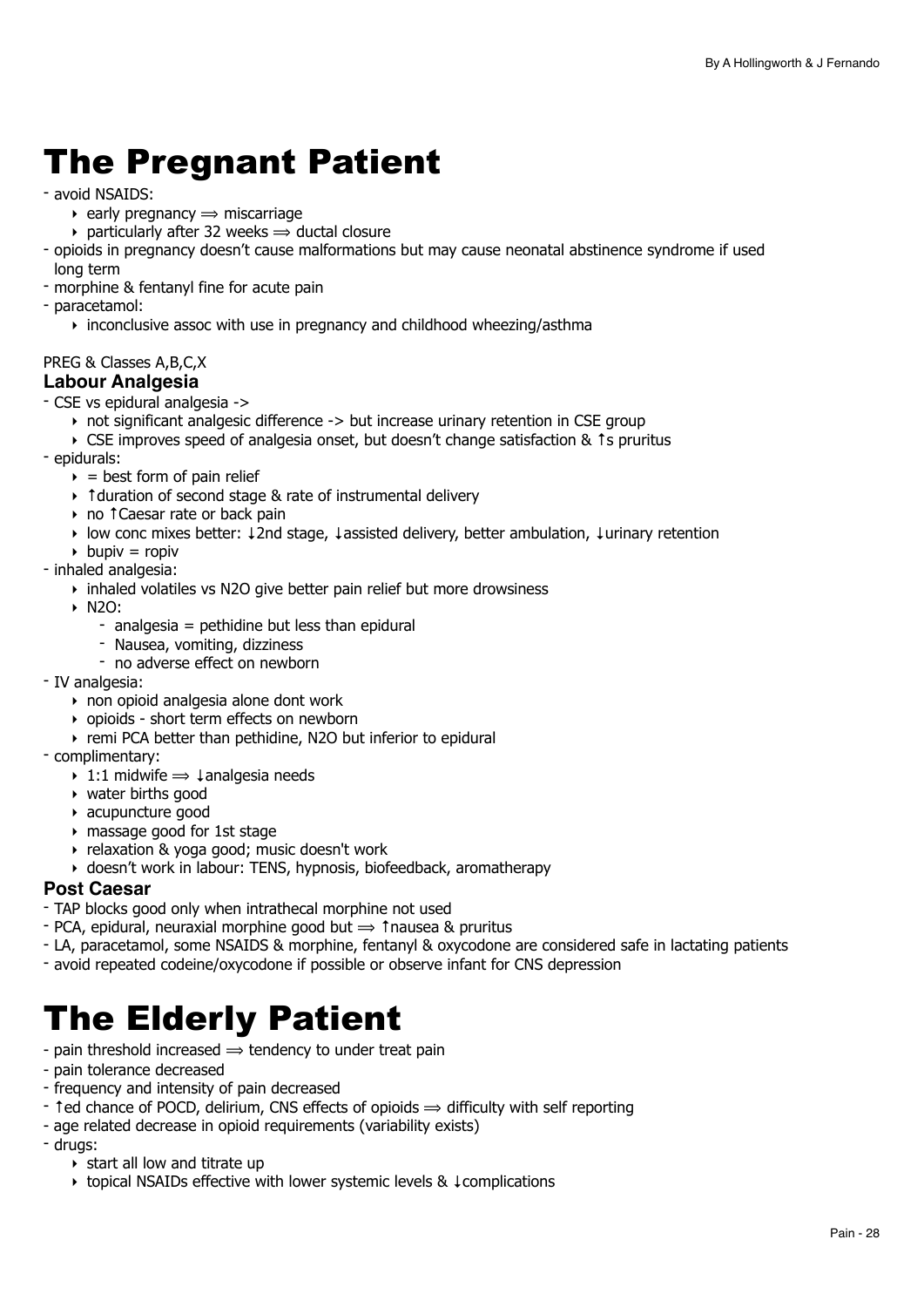‣ avoid oral NSAIDS and COX 2 Inhibitors

# <span id="page-28-0"></span>**Others**

# Aboriginal Peoples

- use verbal descriptor scale (rather than numerical rating scales)
- renal impairment more common
- pain may be under reported due to cultural background

# Maori Peoples

- ischaemic pain tolerated for longer
- dental pain, gout, joint pain more intense
- major healthcare inequalities

# OSA Patients/Resp Comprised Patients

- eg Pneumothorax, thyroid masses
- high risk pts
- avoid opioids high complications & very sensitive to them
- strategies:
	- ‣ regional
	- ‣ CPAP
	- ‣ high monitoring environment
	- ‣ multimodal analgesia without opioids
- CPAP doesn't increase risk of anastomotic leak after upper GI surgery

# **Opioid Induce Ventilatory Impairment**

- Features:
	- ‣ ↓central drive
		- ‣ ↓airway reflex
		- ‣ ↓cough
- Rx:
	- ‣ open airway
	- ‣ Ventilate with O2 if unresponsive
	- ‣ CPR if needed
	- ‣ naloxone

# The Opioid-tolerant patient

- report higher pain scores
- lower incidence of opioid-induced N+V
- need up to 2-3x opioid requirement
- clonidine ↓s opioid withdrawal symptoms
- $-$  remifentanyl  $\Rightarrow$  opioid induced hyperanalgesia attenuate with:
	- ‣ propofol
	- $\rightarrow$  ketamine
	- $\rightarrow$  gaba
- ketamine may reduce opioid requirements
- PCA's need to have a basal to replace usual opioid dose and use a higher bolus dose
- use reverse analgesic ladder to withdraw from pain relief

### Patients with a substance abuse disorder

- naltrexone should be stopped at least 24 hours prior to elective surgery
- patients who have completed naltrexone therapy -> are not only opioid naïve but may be opioid sensitive
- no cross tolerance between alcohol, benzos, CNS stimulants **and** opioids
- continue methadone if at all possible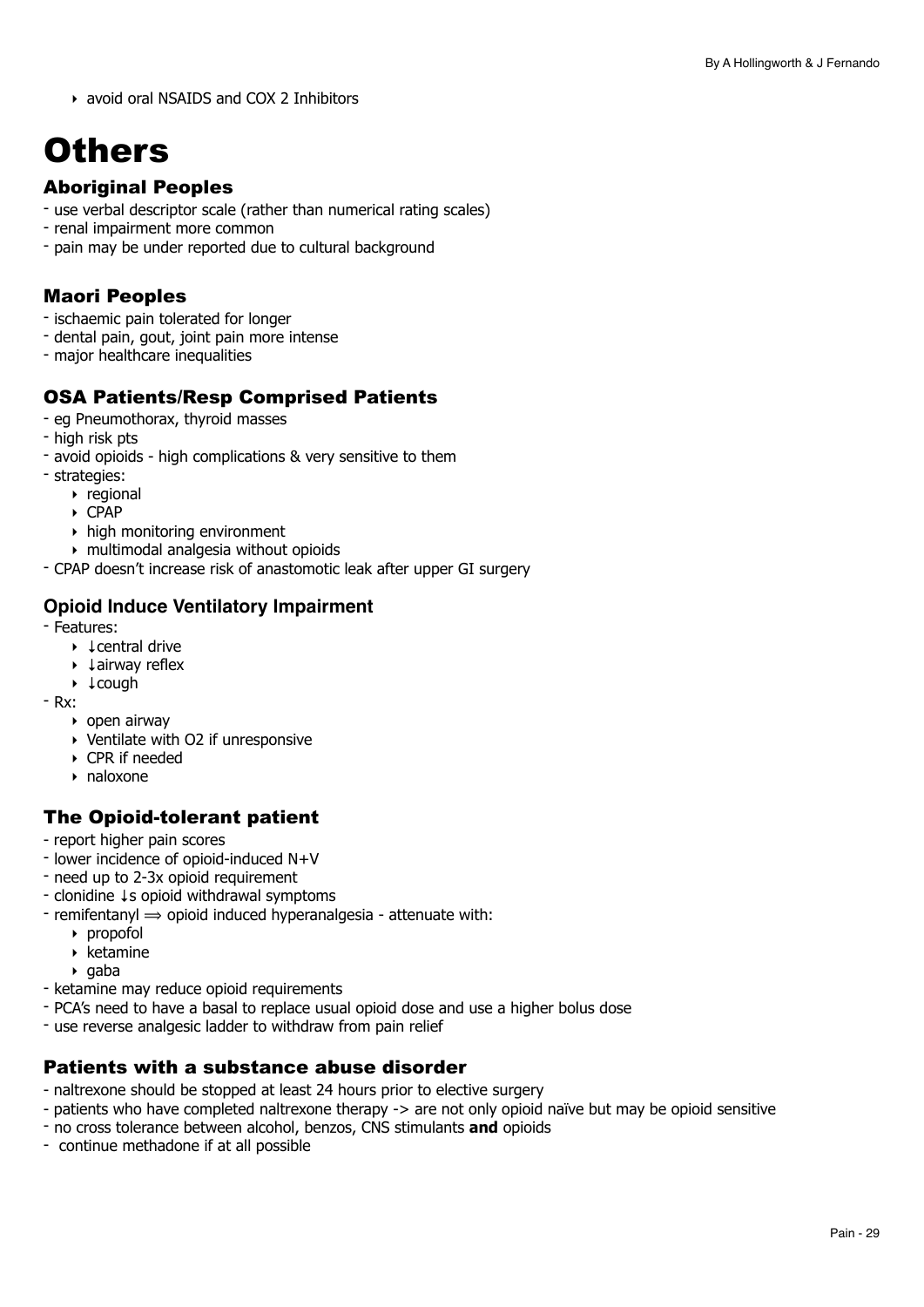# Renal Failure

- avoid NSAIDs
- Opioids choice:
	- ‣ fentanyl (10-20% urine liver metab'ed)
	- ‣ Alfentanil (liver metab)
	- $\rightarrow$  Buprenorphine (liver metab)
	- ‣ methadone (liver metab)
- paracetamol & ketamine good choice
- caution with gaba, morphine, tramadol
- Oxycodone some accumulation of something over time even though no "active metabolite"  $\rightarrow$  better may options may be buprenorphine, methadone, fentanyl PCA/patch

# Liver Failure

- titrate all drugs slowly
- Paracetamol is fine but if ALT x4 normal ⟹ ↓dose or withhold
- reduced dose to 2-3g/day if:
	- $\blacktriangleright$  <50 $kg$
	- ‣ ↓albumin
	- ‣ Malnourished
- ketamine fine if norm LFTs

# Cancer Patients

- COX 2 awesome
- use regional where able but opioids needed to minimise pain
- need to avoid SNS activation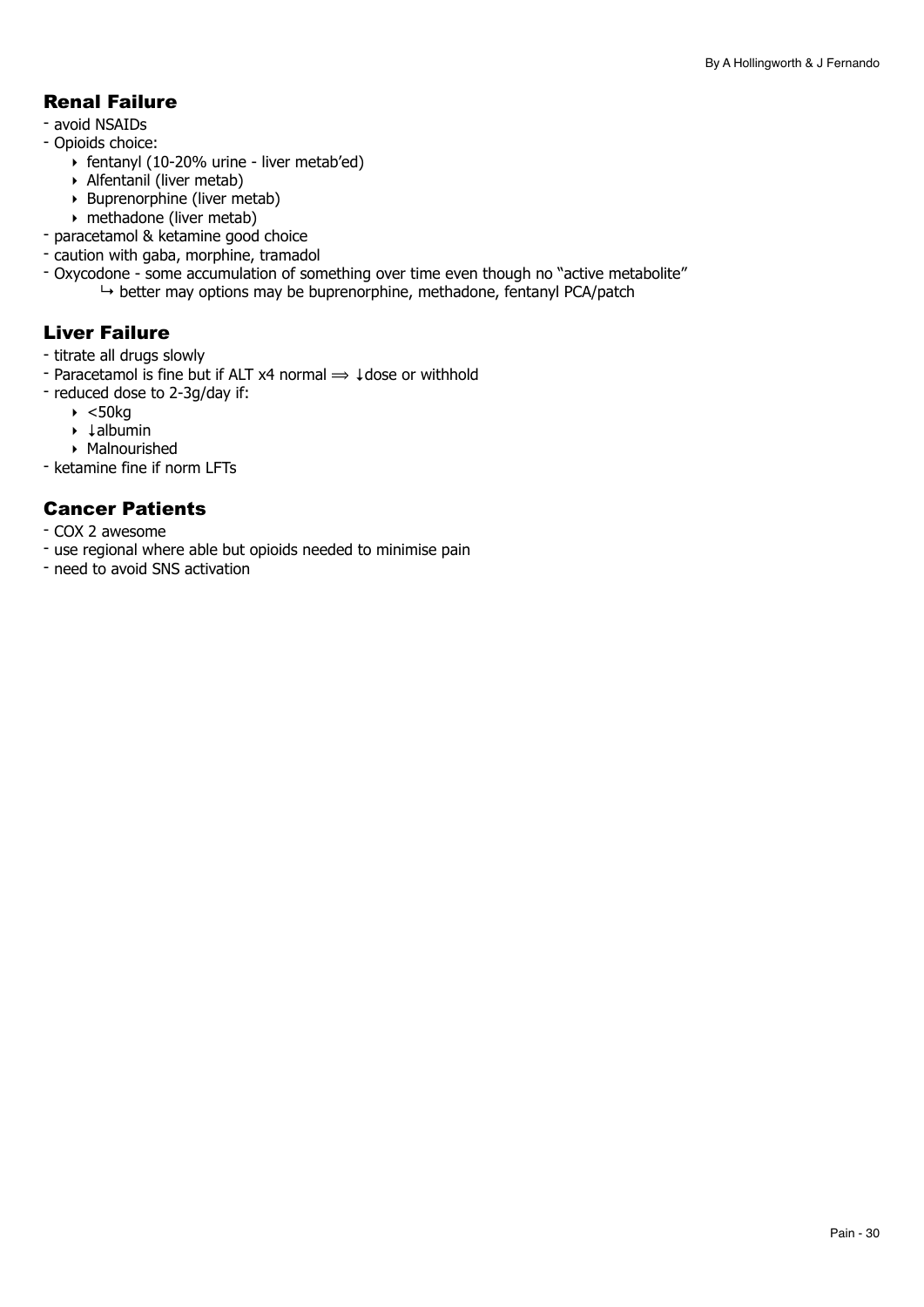# <span id="page-30-0"></span>Chronic Pain

# <span id="page-30-1"></span>Introduction

- complex problem
- multimodal approach
- simple analgesics (paracetamol, NSAIDS, codeine) -> have failed
- we're often involved in the titration of stronger medications (opioids)
- also 'non-analgesic' drugs anti-depressants, anti-epileptics and anti-arrhythmics

# <span id="page-30-2"></span>Specific Drug Agents

## Anti-depressants

- 50% of patients have depression
- however, pain specialists prescribe for analgesic effects -> in this context -> onset quicker and dose required lower
- ? mechanism -> increased serotonin or monoamine levels or enhanced inhibition in spinal cord
- first generation TCA's (amitryptlline, doxepine, clomipramine)
- indications = chronic neuropathic pain (post-herpetic neuralgia, diabetic peripheral neuropathy, central pain)

# Anti-epileptic drugs

- effective
- trigeminal neuralgia -> phenytoin and carbamazepine
- good evidence in post-herpetic neuralgia and diabetic neuropathy
- also used in post-stroke pain syndrome, phantom limb pain and pain post spinal cord injury
- mechanisms dependent on agent:
	- $\rightarrow$  phenytoin, lamotrigine and carbamazepine -> Na+ channel blockade  $\rightarrow$  membrane stabilisitation
		- ‣ Na+ valproate -> increases GABA release
		- ‣ Gabapentin & Pregabalin -> blockade of Ca2+ channels

# LA and Anti-arrhythmics

- damaged tissue = damaged nerves -> send spontaneous and continual discharge to the spinal cord via afferents

- LA and anti-arrhythmics suppress the hyperexcitability via a non-specific Na+ blockade
- IV lignocaine main drug used -> useful in acute pain, post-herpetic neuralgia, post thoracotomy pain and CRYPS

# <span id="page-30-3"></span>Perioperative Management of the Chronic Pain Patient

# Preoperative assessment

- risk factors:

- ‣ moderate -> severe pain lasting more than 1 month pre-op
- ‣ repeat surgery
- ‣ psychological vulnerability (neuroticism, emotional distress, poor social setting)
- ‣ sickness benefit (secondary gain)
- ‣ pre-existing neuropathic pain
- ‣ already on analgesics (including opioids), anti-depressants and anti-epileptics
- prolonged inactivity
- neurological deficits from pain syndrome
- must be aware of tolerance, drug adverse effects and interactions
- decreased organ function reserves
- increased risk of adverse effects from pain responses
- under report their actual medication use (particularly with opioids -> at risk of withdrawal)